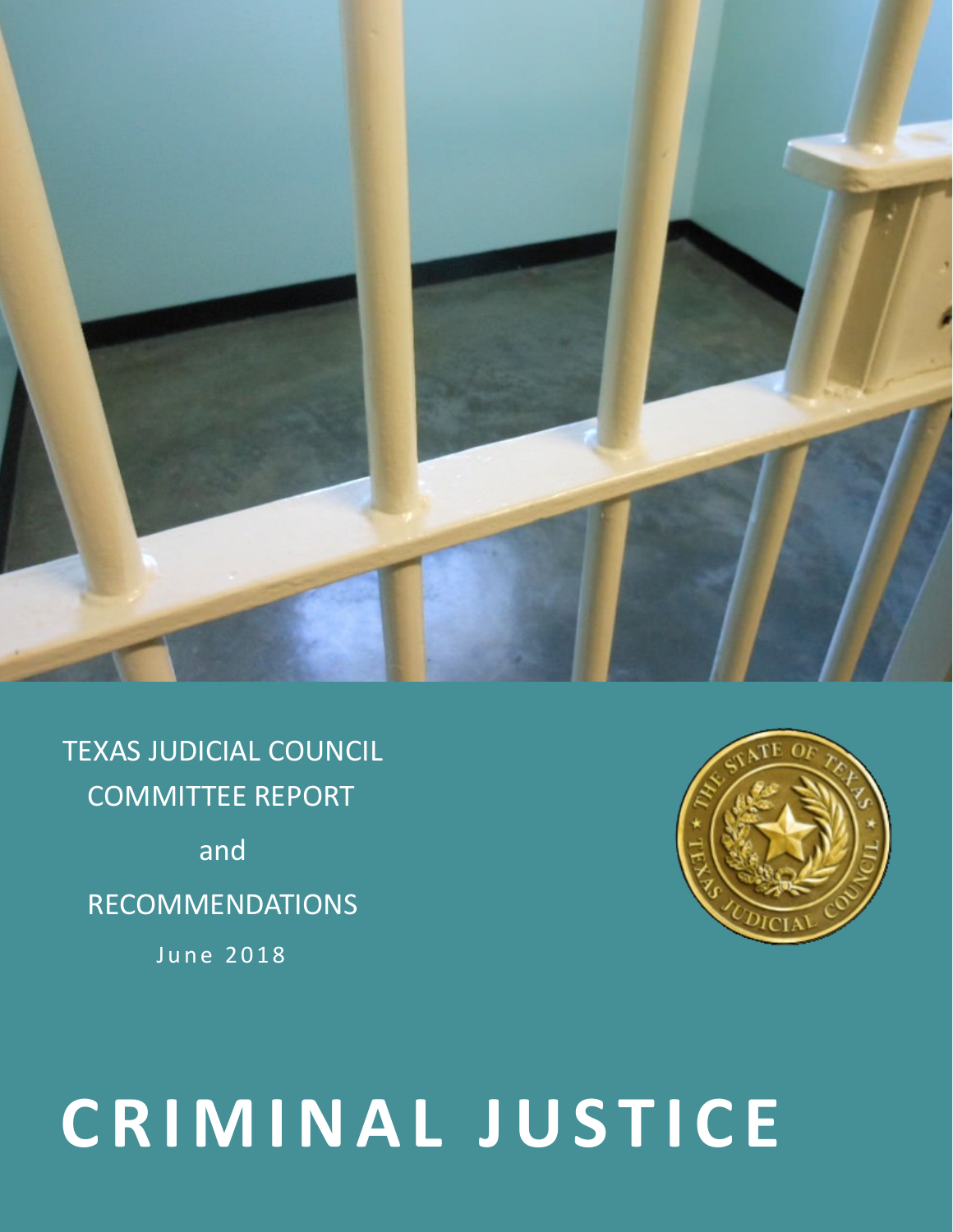In June 2017, the Texas Judicial Council charged the Criminal Justice Committee with:

- Continuing to evaluate and monitor implementations of the recommended pretrial bail reforms.
- Studying the impact of opioid drug use on the Texas judiciary and recommending any reforms necessary to curb the impact of opioid drug use in Texas.
- Working in conjunction with the Governor's Criminal Justice Division and the Governor's Specialty Courts Advisory Council, reviewing the need for assistance to the state's problem-solving courts and recommending any necessary reforms to improve the courts.
- Overseeing the study required by SB 47 regarding the public availability of fine-only criminal offense records and recommending any necessary reforms.

Members of the Committee are:

Honorable Kelly G. Moore, Chair Senator Brandon Creighton Honorable Bill Gravell, Jr. Honorable Scott Jenkins

Presiding Judge Sharon Keller Representative Andrew Murr Mr. Carlos Amaral

The Texas Judicial Council's Criminal Justice Committee met September 1, 2017, January 26, 2018, and May 9, 2018.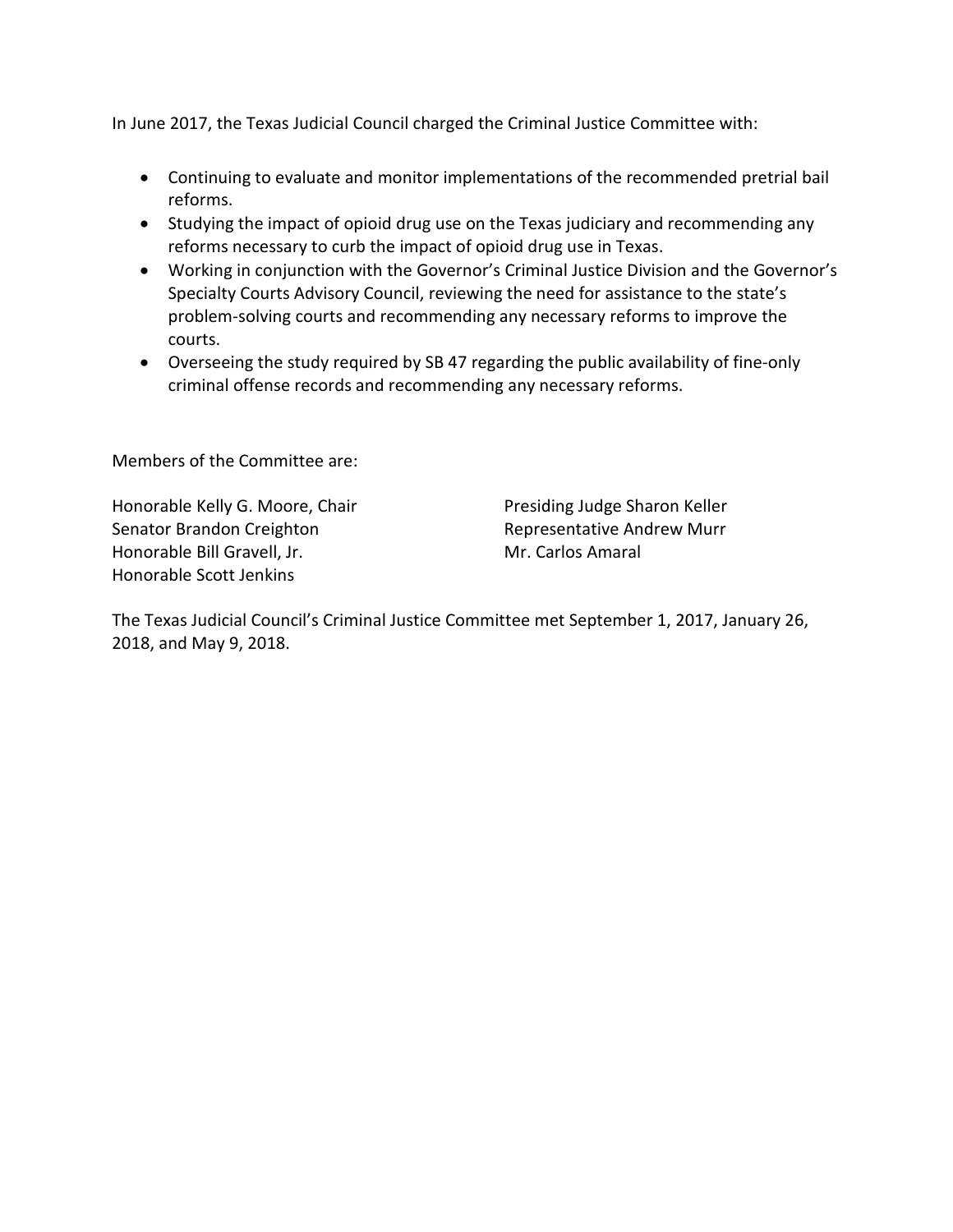# Recommendations in Brief

#### *Opioid Abuse and Dependency Crisis*

Recommendation 1: The Legislature should establish a statewide Opioid Task Force to promote communication and collaboration between local and state leaders, experts, and advocates in confronting the opioid abuse and dependency epidemic as it crosses Texas.

Recommendation 2: The Judicial Council should collect relevant case level data from all court levels including magistrates, to generate more timely and detailed information to support policy, planning, management, and budget decisions for the justice system. The collection of the relevant case level data should be fully funded by the Legislature.

#### *Pretrial Decisionmaking Processes*

Recommendation 1: The Legislature should require defendants arrested for jailable misdemeanors and felonies to be assessed using a validated pretrial risk assessment prior to appearance before a magistrate under Article 15.17, Code of Criminal Procedure.

Recommendation 2: The Legislature should amend the Texas Constitution bail provision and related bail statutes to provide for a presumption of pretrial release through personal bond, leaving discretion with judges to utilize all existing forms of bail.

Recommendation 3: The Legislature should amend the Texas Constitution and enact related statutes to provide that defendants posing a high flight risk and/or high risk to community safety may be held in jail without bail pending trial after certain findings are made by a magistrate and a detention hearing is held.

Recommendation 4: The Legislature should provide funding to ensure that pretrial supervision is available to defendants released on a pretrial release bond so that those defendants are adequately supervised.

Recommendation 5: The Legislature should provide funding to ensure that magistrates making pretrial release decisions are adequately trained on evidence-based pretrial decisionmaking and appropriate supervision levels.

Recommendation 6: The Legislature should ensure that data on pretrial release decisions is collected and maintained for further review.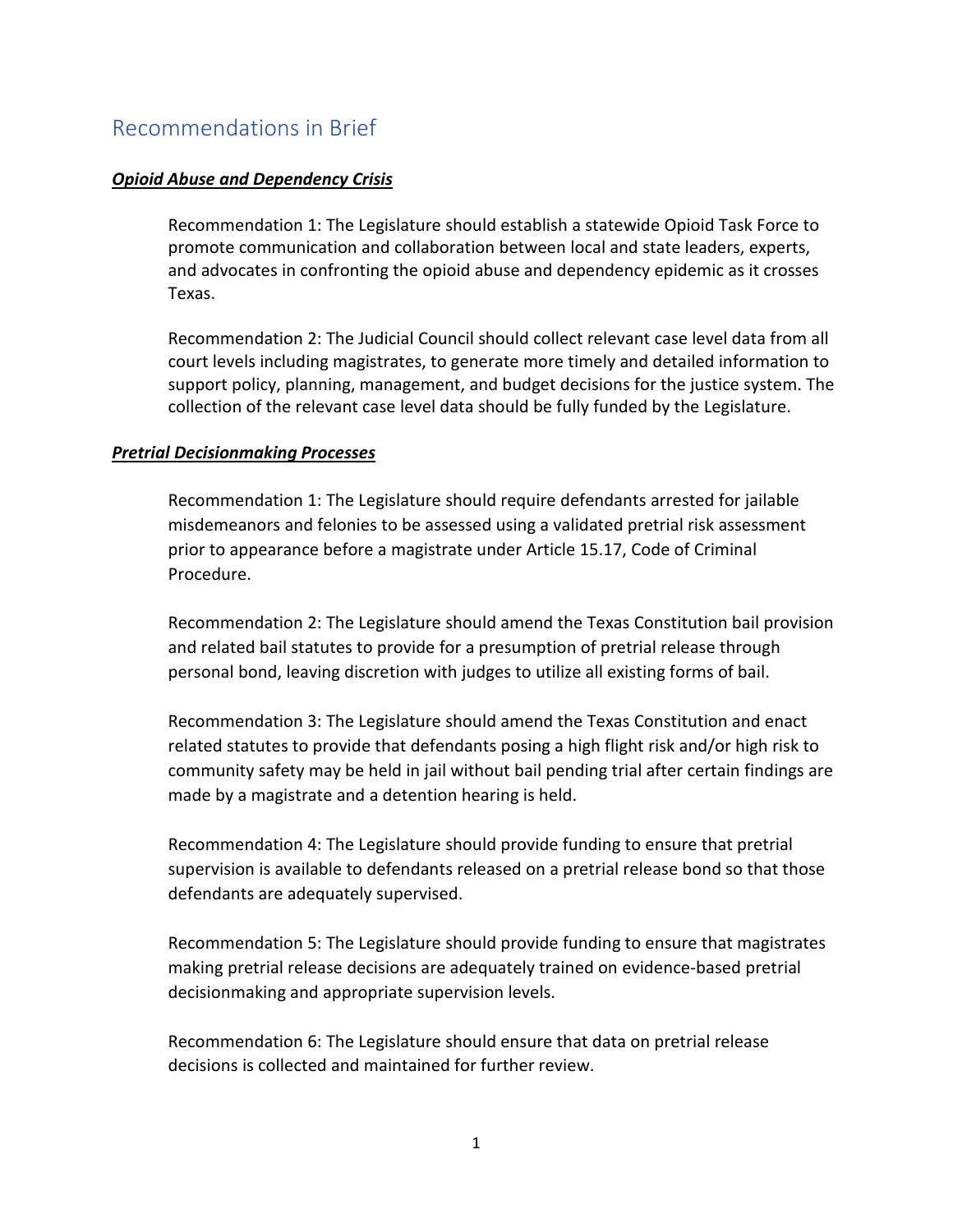Recommendation 7: The Legislature should expressly authorize the Court of Criminal Appeals to adopt any necessary rules to implement the provisions enacted by the Legislature pursuant to these recommendations.

Recommendation 8: The Legislature should provide for a sufficient transition period to implement the provisions of these recommendations.

#### *Specialty Court Oversight*

Recommendation 1: The Legislature should amend Title 2, Subtitle K of the Government Code to provide the Judicial Branch with increased oversight of specialty courts.

Recommendation 2: The Legislature should appropriate funds to the Office of Court Administration for the development of a statewide specialty court case management system.

#### *Firearms*

Recommendation 1: The Legislature should direct the Office of Court Administration to develop a statewide case management system to assist with National Instant Criminal Background Check System (NICS) entry and transparency, and provide full funding for the system.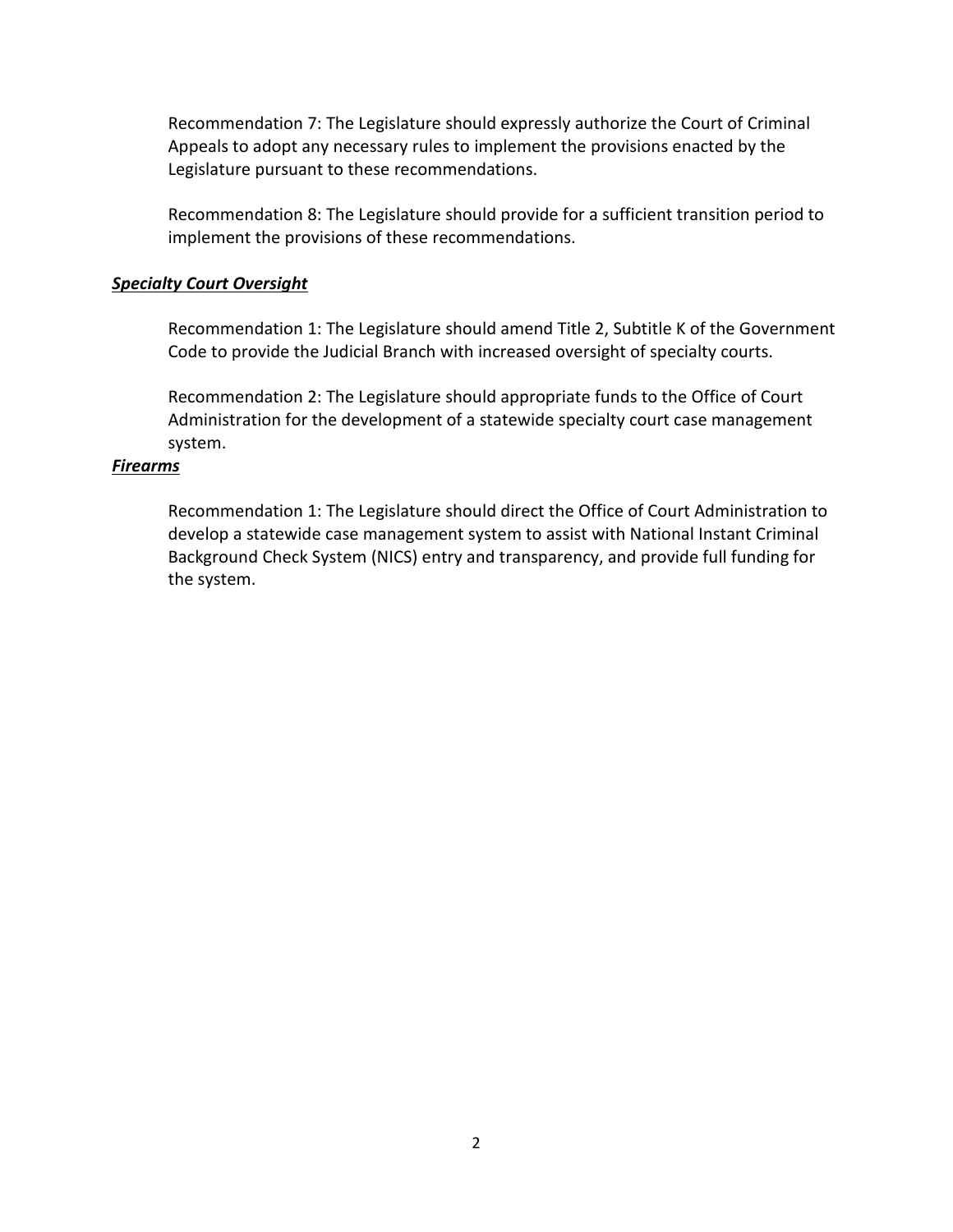# Recommendations in Detail

# *Opioid Abuse and Dependency Crisis*

## Background

According to the Centers for Disease Control and Prevention (CDC), between 1999 and 2016 more than 350,000 people died from an overdose involving an opioid. This includes more than 42,000 people in 2016 alone. The CDC estimates that, on average, 115 Americans die every day from an opioid overdose. This rash of deaths and the consequence wreaked by opioid abuse and addiction are referred to as the Opioid Epidemic, which can trace its roots to the overprescription of opioids and the increased use of heroin and synthetic opioids.<sup>[1](#page-4-0)</sup>

Although Texas appears to fare better than many other states, it has not proven immune to the opioid crisis.[2](#page-4-1) According to a recent survey issued to Texas courts regarding opioid addiction, Texas judges indicated opioid addiction was the third most prevalent type of addiction for people appearing in court. This comports with documented Texas substance abuse trends in  $2017.<sup>3</sup>$  $2017.<sup>3</sup>$  $2017.<sup>3</sup>$ 

Just over half of respondents suggested opioids had a moderate impact on their communities, while nearly a fifth stated that opioids were having a major impact on the community. To better tackle the opioid crisis as it crosses Texas, the Criminal Justice Committee recommends the Legislature create an Opioid Task Force to coordinate a multidisciplinary, multisystem response to the crisis. The collection of case level data would also help in formulating policy in this area.

## Recommendations

 $\overline{a}$ 

**Recommendation 1: The Legislature should establish a statewide Opioid Task Force to promote communication and collaboration between local and state leaders, experts, and advocates in confronting the opioid abuse and dependency epidemic as it crosses Texas.**

Opioid-involved persons enter Texas courthouses with great regularity. According to a survey issued to Texas courts regarding opioid dependency, nearly one quarter of respondent judges stated they saw an opioid-addicted person in court every week. Nearly another quarter reported seeing an opioid-addicted person at least once a month. But courts are rarely front-end participants in the opioid epidemic, and typically

<span id="page-4-0"></span><sup>1</sup> CTRS. FOR DISEASE CONTROL AND PREVENTION, *Opioid Basics: Understanding the Epidemic*, [https://www.cdc.gov/drugoverdose/epidemic/index.html.](https://www.cdc.gov/drugoverdose/epidemic/index.html)

<span id="page-4-1"></span><sup>2</sup> *Opioid Related Deaths in Texas*, TEX. DEP'T OF STATE HEALTH SERVICES CTR. FOR HEALTH STATISTICS, [http://healthdata.dshs.texas.gov/Opioids/Deaths.](http://healthdata.dshs.texas.gov/Opioids/Deaths)

<span id="page-4-2"></span><sup>&</sup>lt;sup>3</sup> JANE MAXWELL, SUBSTANCE ABUSE TRENDS IN TEXAS 2017: A REPORT TO THE NATIONAL DRUG EARLY WARNING SYSTEM 1-2, [https://socialwork.utexas.edu/dl/ari/texas-drug-trends-2017.pdf.](https://socialwork.utexas.edu/dl/ari/texas-drug-trends-2017.pdf)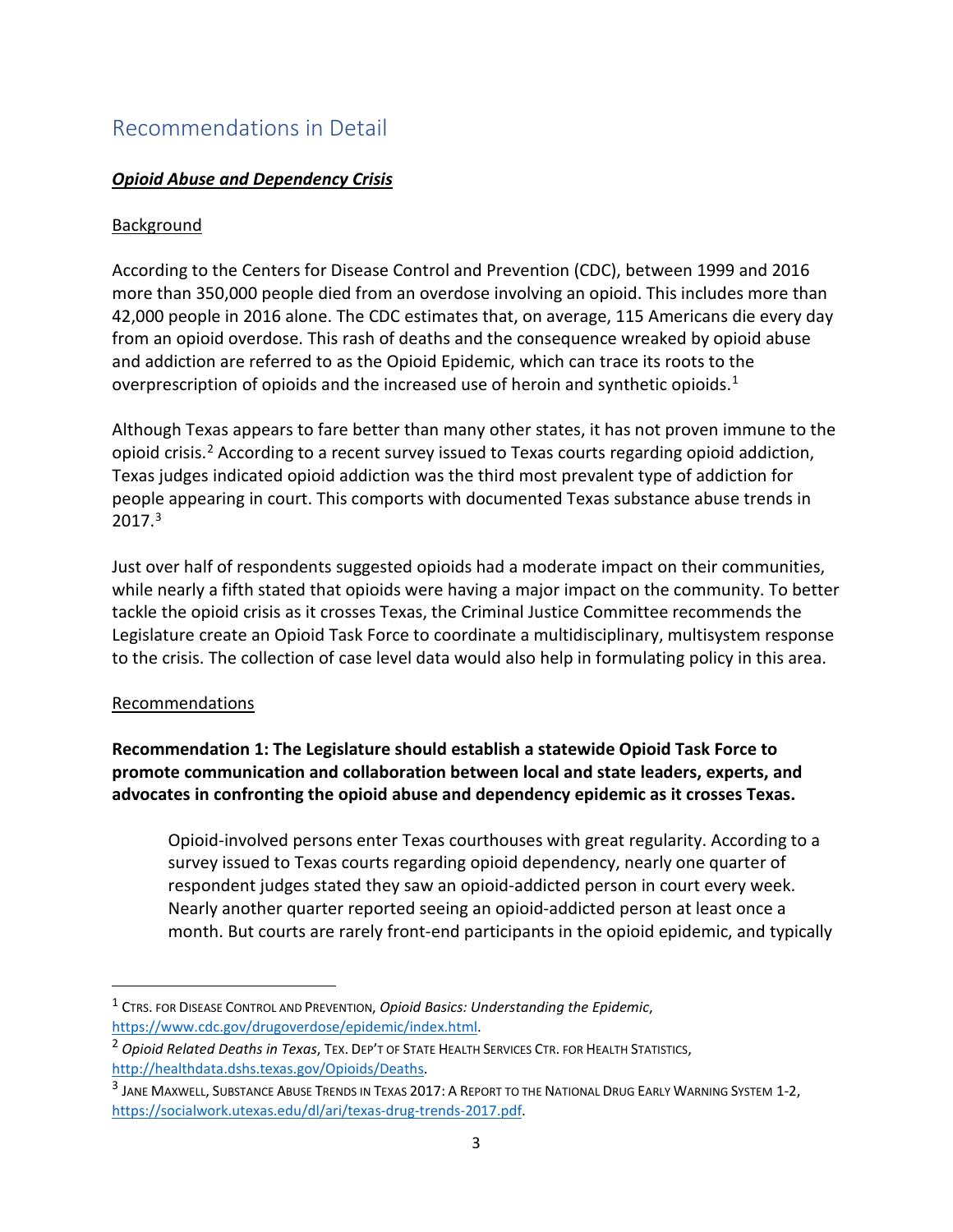come into contact with opioid-involved persons when dependency is already established.

State leaders have a tremendous opportunity to holistically plan for and confront the opioid epidemic before it impacts Texas the way it has other states. Charges filed against an opioid-dependent person can quickly ricochet through the court system, triggering child welfare cases, a divorce or custody dispute, guardianships — the list goes on and on. And across the country, state judges and policy leaders are acknowledging the cascade effect of opioid-based court appearances: prisons must carry more treatment and overdose medication, crime labs must expand substance testing, and the foster care system inevitably grows under increased placements due to parental substance abuse.[4](#page-5-0) Working across disciplines and institutions, a statewide Opioid Task Force would better position Texas to identify training and education needs, prioritize services and resources, and strategically plan for the strain caused by the opioid epidemic.

**Recommendation 2: The Judicial Council should collect relevant case level data from all court levels including magistrates, to generate more timely and detailed information to support policy, planning, management, and budget decisions for the justice system. The collection of the relevant case level data should be fully funded by the Legislature.**

The Judicial Council does not currently collect case level data, and there is no court data available to assess the volume of or outcome of cases involving opioids. The Council's Data Committee has recommended the collection of case level data from all court levels, including magistrates, and the Criminal Justice Committee likewise recommends case level data collection to support policy, planning, management, and budget decisions for the justice system.

## *Pretrial Decisionmaking Processes*

## Background

 $\overline{a}$ 

"In our society, liberty is the norm, and detention prior to trial  $\dots$  is the carefully limited exception." Chief Justice William H. Rehnquist, United States v. Salerno, 481 U.S. 739, 755 (1987).

The Criminal Justice Committee's 2016 Report and Recommendations laid out recommended reforms to Texas' pretrial bail decisionmaking system. In that report, the Committee noted that current pretrial practices leave an undeniable mark on county budgets, impact case outcomes,

<span id="page-5-0"></span><sup>4</sup> NAT'L CTR. FOR STATE CTS., TRENDS IN STATE COURTS: THE OPIOID EPIDEMIC AND THE COURTS (2017), [http://www.ncsc.org/sitecore/content/microsites/trends/home/Monthly-Trends-Articles/2017/Opioid-Epidemic](http://www.ncsc.org/sitecore/content/microsites/trends/home/Monthly-Trends-Articles/2017/Opioid-Epidemic-and-the-Courts.aspx)[and-the-Courts.aspx](http://www.ncsc.org/sitecore/content/microsites/trends/home/Monthly-Trends-Articles/2017/Opioid-Epidemic-and-the-Courts.aspx)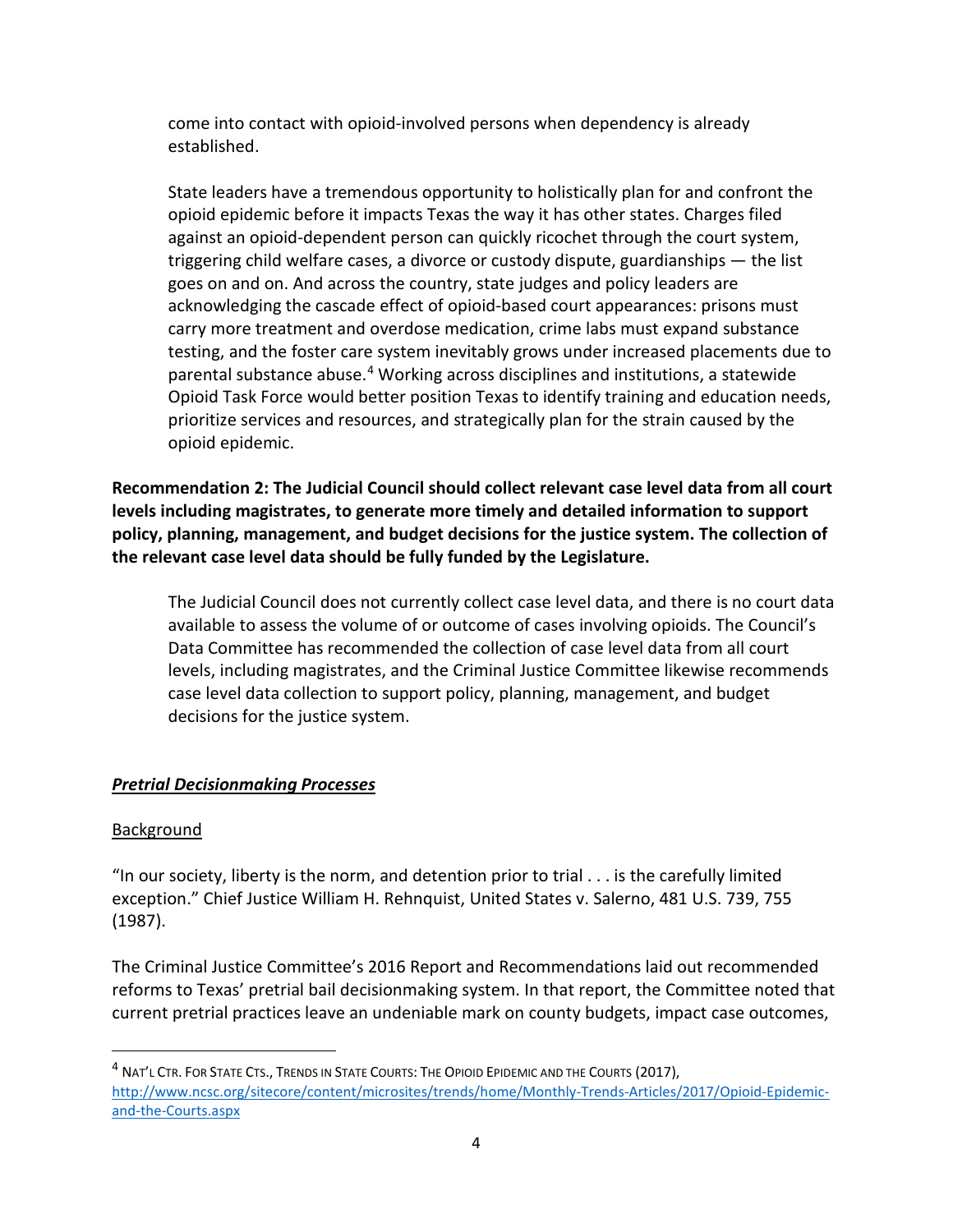play a role in recidivism and jail population racial disparities, and hobble the economic stability of detained defendants' families.<sup>[5](#page-6-0)</sup> For this 2018 Report and Recommendations, the Committee repeats its 2016 recommendations, guided by the bedrock principle that all arrested persons are presumed innocent until proven guilty.

During the 85th Legislative Session, the Committee's reform agenda received a boost from the comparative pretrial release study *Liberty and Justice: Pretrial Practices in Texas*, authored by the Public Policy Research Institute at Texas A&M University, the Texas Indigent Defense Commission, and the Office of Court Administration. The study indicated that pretrial risk assessment could save money, strengthen public safety, and improve outcomes for defendants, and found empirical support for the Criminal Justice Committee's pretrial reform agenda.<sup>6</sup> Within days of the report's release, Senator Jon Whitmire and Representative Andrew Murr filed SB 1338, SJR 50, HB 3011, and HJR 98 in their respective chambers in support of the study's findings. The Senate passed CSSB 1338 in early May, but the reform legislation died in the House a few weeks later.

Efforts to reform pretrial decisionmaking practices now exist outside the legislative sphere, as Texas pretrial detainees are launching their own attempts to force changes in court. At least in Harris County, these litigants are seeing success.<sup>[7](#page-6-2)</sup> At the time of this report's drafting, pretrial detainees in Dallas County and Galveston County had pending complaints alleging that local pretrial bail practices are unconstitutional.<sup>[8](#page-6-3)</sup> In considering the time, cost, and effects of these suits, the Committee points to the words of Chief Judge Lee Rosenthal in her opinion in *ODonnell v. Harris County*: "If enacted as proposed, the [State's] legislation would likely address many of the plaintiffs' concerns."<sup>[9](#page-6-4)</sup>

#### Recommendations

 $\overline{a}$ 

**Recommendation 1: The Legislature should require defendants arrested for jailable misdemeanors and felonies to be assessed using a validated pretrial risk assessment prior to appearance before a magistrate under Article 15.17, Code of Criminal Procedure.** 

<span id="page-6-0"></span><sup>5</sup> TEX. JUDICIAL COUNCIL, CRIMINAL JUSTICE COMMITTEE 2016 REPORT AND RECOMMENDATIONS 2-4,

[http://www.txcourts.gov/media/1436204/criminal-justice-committee-pretrial-recommendations-final.pdf.](http://www.txcourts.gov/media/1436204/criminal-justice-committee-pretrial-recommendations-final.pdf)

<span id="page-6-1"></span><sup>&</sup>lt;sup>6</sup> PUB. POLICY RESEARCH INST., LIBERTY AND JUSTICE: PRETRIAL PRACTICES IN TEXAS xiii (2017), https://ppri.tamu.edu/pretrialpractices/.

<span id="page-6-2"></span><sup>7</sup> *E.g.*, *ODonnell v. Harris County*, No. 4:16-cv-01414 (S.D. Tex. Apr. 28, 2017), *available at* [https://www.gpo.gov/fdsys/pkg/USCOURTS-txsd-4\\_16-cv-01414/pdf/USCOURTS-txsd-4\\_16-cv-01414-5.pdf;](https://www.gpo.gov/fdsys/pkg/USCOURTS-txsd-4_16-cv-01414/pdf/USCOURTS-txsd-4_16-cv-01414-5.pdf) *ODonnell v. Harris County*, 882 F.3rd 528 (5th Cir. 2018), *available at* [http://www.ca5.uscourts.gov/opinions/pub/17/17-20333-CV0.pdf.](http://www.ca5.uscourts.gov/opinions/pub/17/17-20333-CV0.pdf)

<span id="page-6-3"></span><sup>8</sup> *See, e.g.*, *Daves v. Dallas Cnty.*, No. 3:18-cv-154 (N.D. Tex. filed Jan. 30, 2018), *available at* [https://static1.squarespace.com/static/57fd58f937c581b957965f8e/t/5a70ce4a8165f55a56cacd1f/151734228340](https://static1.squarespace.com/static/57fd58f937c581b957965f8e/t/5a70ce4a8165f55a56cacd1f/1517342283406/Daves%2BFirst%2BAmended%2BComplaint.pdf) [6/Daves%2BFirst%2BAmended%2BComplaint.pdf;](https://static1.squarespace.com/static/57fd58f937c581b957965f8e/t/5a70ce4a8165f55a56cacd1f/1517342283406/Daves%2BFirst%2BAmended%2BComplaint.pdf) *Booth v. Galveston Cnty.*, No. 3:18-cv-00104 (S.D. Tex. filed Apr. 8, 2018), *available at* [https://www.aclutx.org/sites/default/files/field\\_documents/complaint\\_-](https://www.aclutx.org/sites/default/files/field_documents/complaint_-_booth_v._galveston_county.pdf)

<span id="page-6-4"></span>booth v. galveston county.pdf. <sup>9</sup> *See ODonnell*, *supra* note 7, at 125.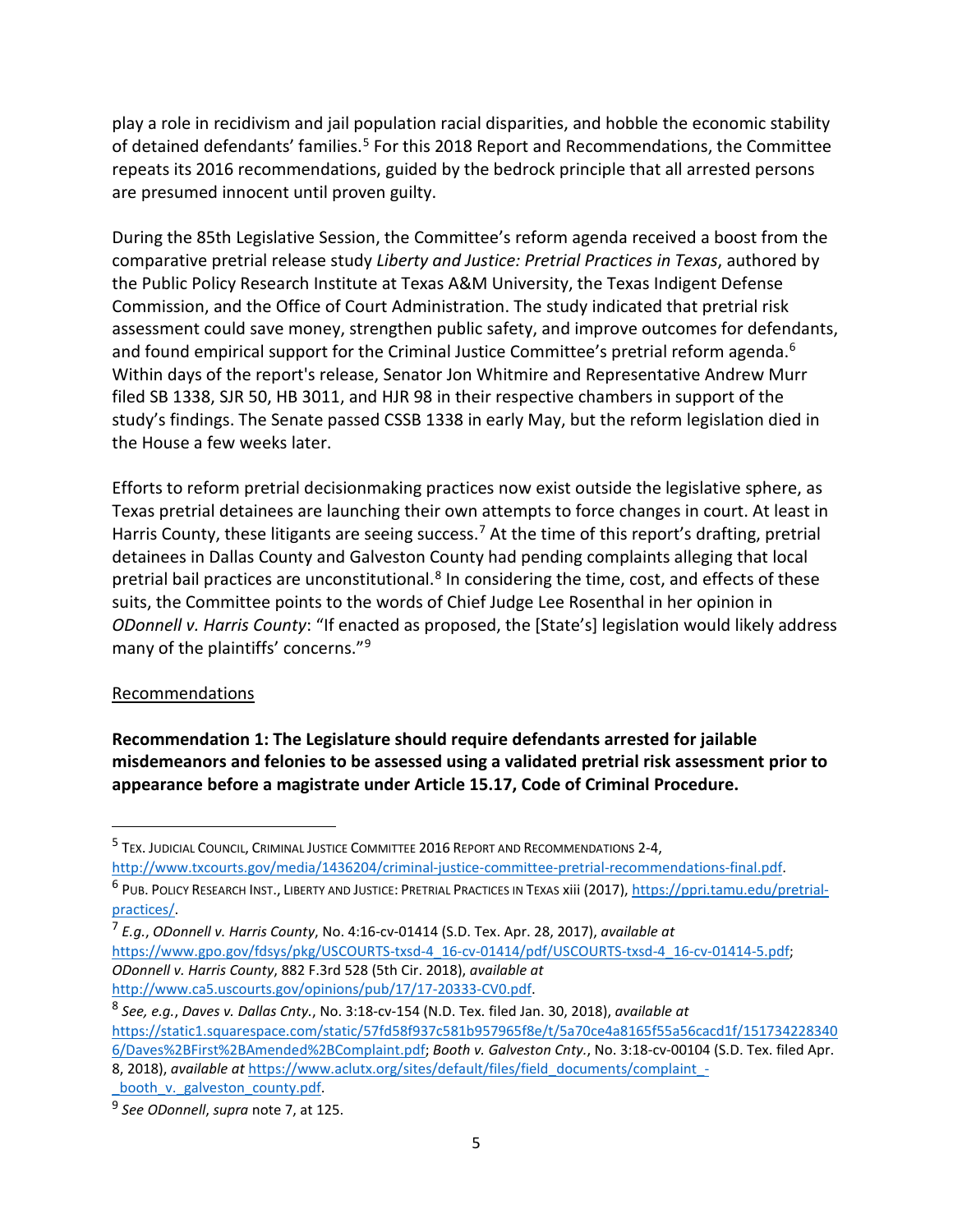Most judges or magistrates in Texas make pretrial bail decision without adequate information to determine the defendant's risk of flight or risk to the public safety. The lack of information results in decisions by magistrates that may result in the release of individuals who pose a great deal of risk to the community. At the same time, a significant number of individuals who may not have the financial resources to make a monetary bond but who pose low risk of flight or risk to public safety may remain in jail pending trial. The pretrial detention of low- to moderate-risk defendants is costly to local governments and may result in more negative outcomes for defendants and for future public safety.

The advent of validated pretrial risk assessments that provide information to magistrates predictive of risk of flight and to public safety have great potential to ensure that individuals who pose high risk to public safety are held in jail and those posing lowto moderate-risk are not held pretrial. Several Texas jurisdictions have implemented pretrial risk assessments, including Bexar County, Harris County and Travis County. It is the committee's opinion that all magistrates should have access to the risk analysis for defendants before bail-setting proceedings.

Many validated pretrial risk assessments require an interview of the defendant. While the committee has no doubt in the utility of the interview-based assessments, the committee recognizes that implementing an interview-based risk assessment in most counties in Texas would require the addition of trained interviewer staff at a significant cost to counties. In addition, research shows that quantitative risk assessment instruments combined with subjective judgment, as opposed to qualitative risk assessment instruments that gather subjective information from interviews alone, provide more accurate information about a defendant's risk of failure to appear or risk to the community.<sup>[10](#page-7-0)</sup> Research has also shown that this quantitative risk assessment information can be gathered without the need for an interview without diminishing the predictive nature of the risk assessment.<sup>[11](#page-7-1)</sup>

Rather than advocating an interview-based risk assessment approach, the committee recommends that the State implement a non-interview based validated pretrial risk assessment and seek to automate the risk assessment using technology. The committee has studied the Laura and John Arnold Foundation's Public Safety Assessment (PSA) that has been or is being implemented in over 20 cities and states. It is the committee's view that the PSA should be automated by the state and made available to jurisdictions

[https://www.bja.gov/Publications/PretrialRiskAssessmentResearchSummary.pdf.](https://www.bja.gov/Publications/PretrialRiskAssessmentResearchSummary.pdf)

 $\overline{a}$ 

<span id="page-7-0"></span><sup>10</sup> *See, e.g.*, CYNTHIA MAMALIAN, STATE OF THE SCIENCE OF PRETRIAL RISK ASSESSMENT (2011), [https://www.bja.gov/publications/pji\\_pretrialriskassessment.pdf;](https://www.bja.gov/publications/pji_pretrialriskassessment.pdf) CHARLES SUMMERS & TIM WILLIS, PRETRIAL RISK ASSESSMENT: RESEARCH SUMMARY (2010),

<span id="page-7-1"></span><sup>11</sup> MARIE VANNOSTRAND & CHRISTOPHER T. LOWENKAMP, ASSESSING PRETRIAL RISK WITHOUT A DEFENDANT INTERVIEW (2013), [http://www.arnoldfoundation.org/wp-content/uploads/2014/02/LJAF\\_Report\\_no-interview\\_FNL.pdf.](http://www.arnoldfoundation.org/wp-content/uploads/2014/02/LJAF_Report_no-interview_FNL.pdf)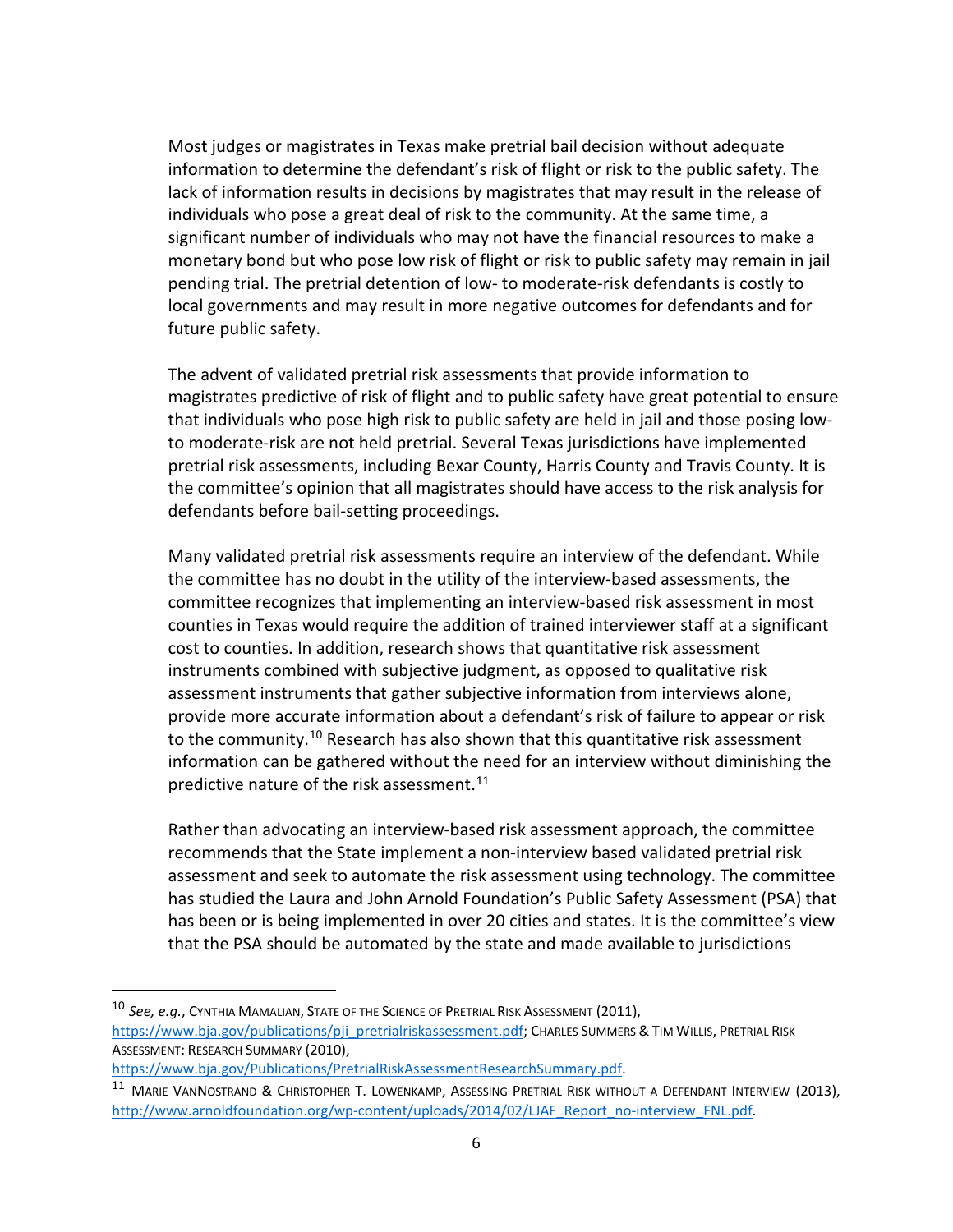across the state should they choose to use that validated pretrial risk assessment. The Office of Court Administration is developing a risk assessment tool called the Pretrial Risk Assessment Information System or PRAISTX that will be available to jurisdictions across the state. It uses 9 objective factors about arrested individuals to determine a defendant's risk for failure to appear and risk to commit a new crime. Those factors are: current offense, pending charges at time of current offense, age at current arrest, prior misdemeanor conviction(s), prior felony conviction(s), number of violent convictions, number of pretrial failure to appears in the last 2 years, number of pretrial failure to appears in cases older than 2 years, and whether the individual has previously been sentenced to jail/prison for more than 14 days. The Office of Court Administration, as of publication of this report, was working with potential pilot jurisdictions and expects to have data on PRAISTX before the start of the 2019 Texas Legislative Session.

It is not the committee's recommendation that there be a single mandated validated pretrial risk assessment should a jurisdiction choose another validated assessment tool.

**Recommendation 2: The Legislature should amend the Texas Constitution bail provision and related bail statutes to provide for a presumption of pretrial release through personal bond, leaving discretion with judges to utilize all existing forms of bail.** 

**Recommendation 3: The Legislature should amend the Texas Constitution and enact related statutes to provide that defendants posing a high flight risk and/or high risk to community safety may be held in jail without bail pending trial after certain findings are made by a magistrate and a detention hearing is held.** 

It is committee's firm belief that pretrial detention decisions should be made based upon risk of flight and to public safety, and that it is important to orient the Constitution and statutory framework to this approach. Studies and information from other states reveal that the majority of individuals arrested for misdemeanor and felony offenses are low- or moderate-risk of flight and to public safety. A small percentage of those individuals are high-risk. Therefore, the committee believes that the Texas Constitution and related bail statutes should provide for a presumption that individuals arrested for a misdemeanor or felony offense should be released on personal bond. However, the committee believes that magistrates should retain the discretion to utilize all existing forms of bail as the magistrate deems appropriate. The magistrate would have the discretion to determine the appropriate method of pretrial release based upon the risk assessment information provided to the magistrate at the bail-setting proceeding.

At least 27 states and the District of Columbia, as well as the federal system, have statutes or constitutional provisions that authorize detention without bail in non-capital cases. These preventive detention provisions are in recognition that there are some defendants for which there are no conditions of release which would reasonably ensure the defendant's appearance at court and the safety of the community. Except for very limited circumstances, the Texas Constitution and statutory framework do not provide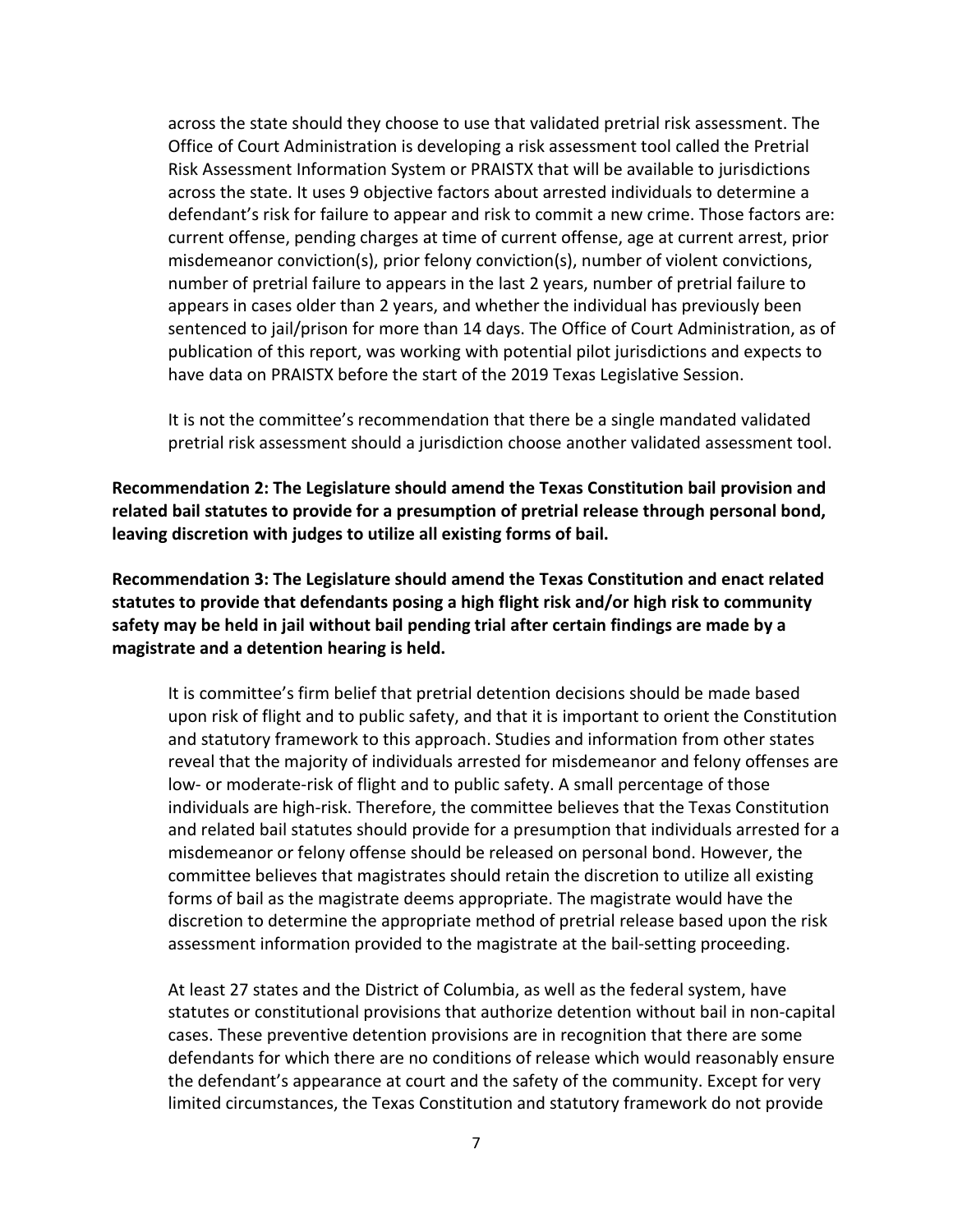magistrates with this preventive detention authority, even when the defendant before the magistrate poses the highest risk of flight or to public safety. Reaffirming its belief that pretrial detention decisions should be made based upon risk of flight and to public safety, the committee believes that the Texas Constitution and related statutes should be amended to provide magistrates with the authority to use preventive detention to hold defendants posing a high flight risk and/or high risk to community safety.

Some may find that the concept of preventive detention is concerning and apt to potential abuse by magistrates. Therefore, the committee recommends that magistrates who determine to hold a defendant in jail pending trial be required to make written findings regarding their reasons for the preventive detention. Such findings may include information on the risk of flight and/or risk to public safety of the defendant. In addition, the committee believes that the defendant should be afforded a detention hearing within 10 days where the preventive detention could be reviewed. As an additional safeguard, the defendant should continue to have the ability to seek appellate review of the bail determination through an expedited review procedure.

## **Recommendation 4: The Legislature should provide funding to ensure that pretrial supervision is available to defendants released on a pretrial release bond so that those defendants are adequately supervised.**

While most low- to moderate-risk individuals released from jail pending trial will not need significant supervision, there will be times when there is a need for increased levels of supervision. At the very least, best practices for pretrial supervision indicate that court date phone reminders are effective in ensuring the presence of the defendant at court settings.<sup>[12](#page-9-0)</sup> In addition, judges and magistrates will be reassured with releasing moderate-risk defendants if there are adequate supervision resources available.

Unfortunately, most counties do not have personal bond supervision offices available to supervise individuals released on personal bond. While counties may fund supervision offices or seek to have the offenders pay for the supervision, most counties have not been able to fund the offices. In the late 2000s, state funding for pretrial supervision was limited when adult community supervision (probation) officials were informed that state funding could only be used to fund 1/10 of one fulltime equivalent employee in the department. This restriction applies at the same level regardless of the size of the department.

 $\overline{a}$ 

<span id="page-9-0"></span><sup>12</sup> *See, e.g.*, JENNIFER ELEK, SARA SAPIA, & SUSAN KEILITZ, THE NAT'L CTR. FOR STATE CTS. PRETRIAL JUSTICE CTR. FOR CTS., PRETRIAL JUSTICE BRIEF: USE OF COURT DATE REMINDER NOTICES TO IMPROVE COURT APPEARANCE RATES 1-4 (2017), [http://www.ncsc.org/~/media/Microsites/Files/PJCC/PJCC%20Brief%2010%20Sept%202017%20Court%20Date%20](http://www.ncsc.org/%7E/media/Microsites/Files/PJCC/PJCC%20Brief%2010%20Sept%202017%20Court%20Date%20Notification%20Systems.ashx) [Notification%20Systems.ashx;](http://www.ncsc.org/%7E/media/Microsites/Files/PJCC/PJCC%20Brief%2010%20Sept%202017%20Court%20Date%20Notification%20Systems.ashx) Timothy R. Schnacke, Michael R. Jones, & Dorian M. Wilderman, *Increasing Court-Appearance Rates and Other Benefits of Live-Caller Telephone Court-Date Reminders: The Jefferson County, Colorado, FTA Pilot Project and Resulting Court Date Notification Program*, 48 Ct. Rev. 86, 91-94 (2012), [https://digitalcommons.unl.edu/cgi/viewcontent.cgi?article=1396&context=ajacourtreview.](https://digitalcommons.unl.edu/cgi/viewcontent.cgi?article=1396&context=ajacourtreview)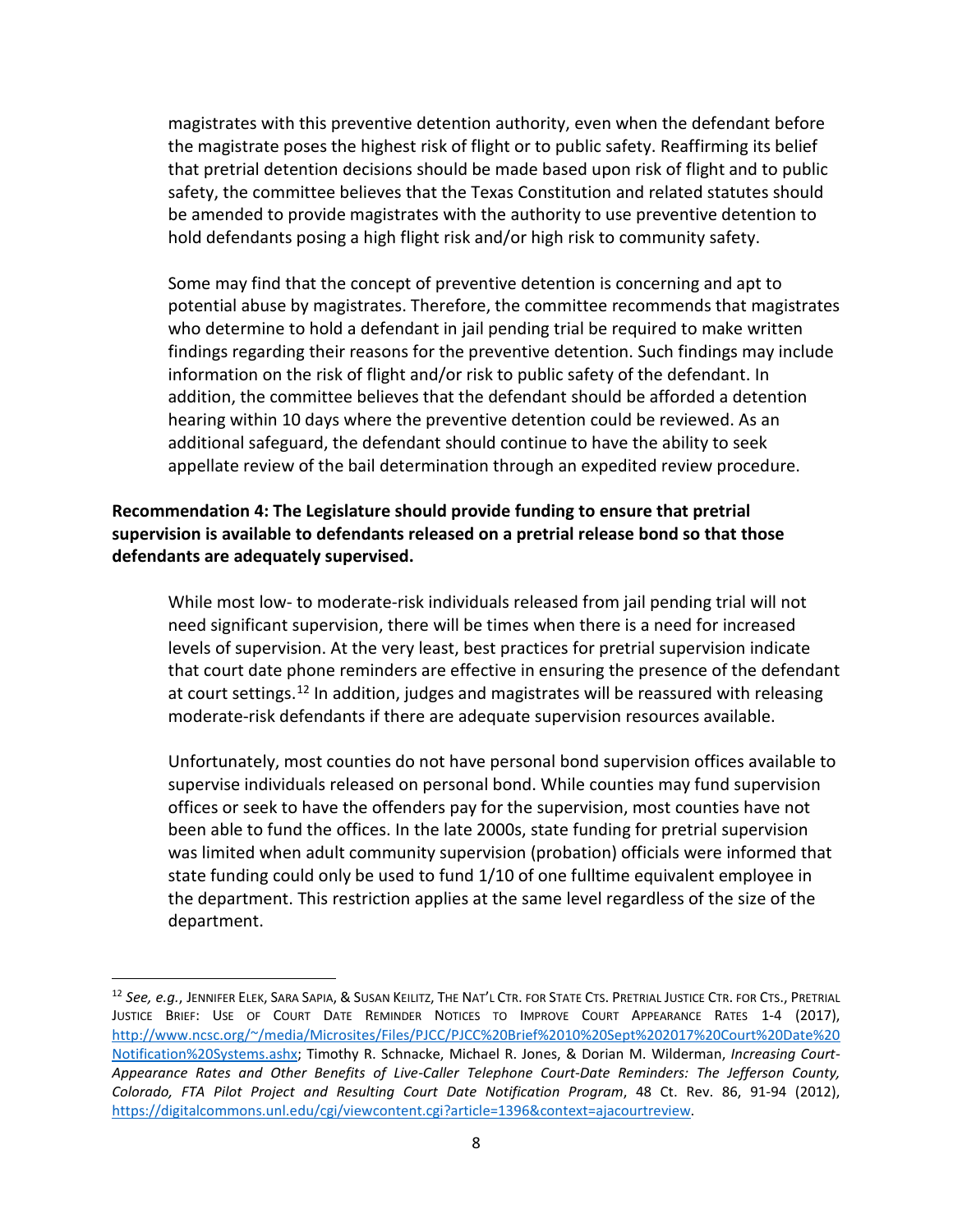The committee believes that pretrial supervision should be available in every county for individuals released on personal bond and that the existing structure of community supervision and corrections departments (CSCD) is best suited to provide the supervision. Every county has a CSCD responsible for supervising individuals on probation.

The committee has conducted preliminary research into the costs of providing pretrial services statewide. The state of Kentucky and Washington DC's Pretrial Services Agency are helpful points of reference in this regard. The Kentucky General Assembly appropriates nearly \$13 million to the Kentucky Supreme Court annually to support its statewide pretrial program, which offers a full range of supervision and related services and is centrally administered by the Administrative Office of the Courts. The program handles approximately 185,000 arrests annually, meaning that the average cost for supervision is \$70.27 per arrest. The highly-regarded Pretrial Services Agency (PSA) of the Court Services and Offender Supervision Agency for the District of Columbia is funded by appropriation from Congress. PSA was appropriated just over \$60 million in 2015.

Both of these programs use a standardized risk assessment tool and make extensive use of data to ensure that screening is conducted and releases are made timely, supervision levels are proportionate to risk of failure to appear or risk to the community under the least restrictive terms necessary, and staff are allocated properly.

Translating the costs of operating pretrial programs from one jurisdiction to another can be challenging, and the committee acknowledges that the actual costs of establishing and operating pretrial release programs in Texas that are oriented to making the greatest use of personal bonds as possible will be highly dependent on the following:

- screening tools and processes used;
- rates of release;
- supervision terms required, including supervision levels ordered;
- the cost of services (not paid by the defendant) ordered as a condition of release;
- local administrative costs, including staffing, travel, and overhead costs; and
- any efficiencies that may be achieved through centralizing some portion of these activities at the local, regional, or state level.

Nonetheless, planning for program development and program improvements can be informed by considering the costs associated with rates of pretrial release and the number of community service officers (CSOs) needed to supervise released individuals.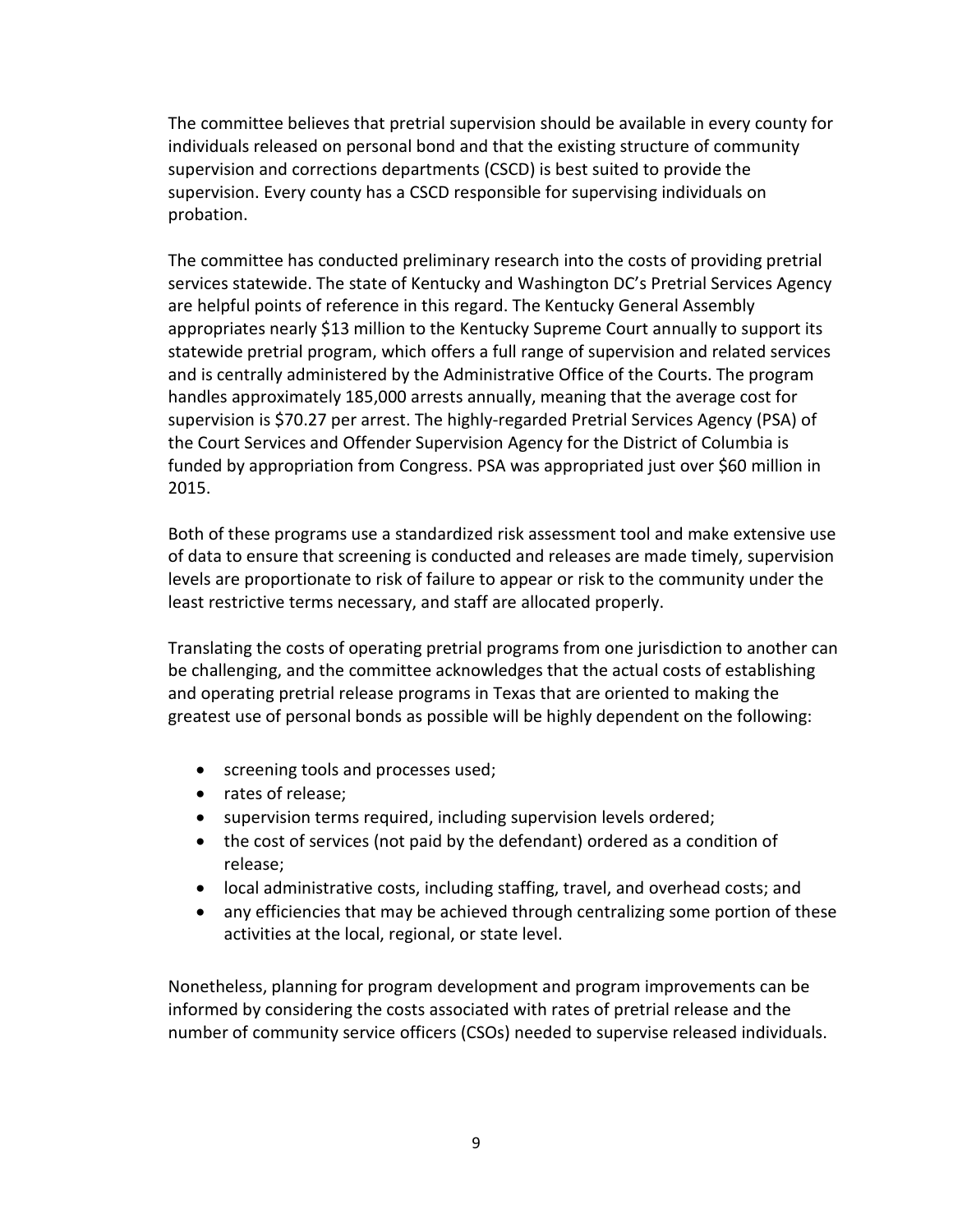While a program's caseload ratio is considered a "mission critical" measure of performance for a pretrial release program, $13$  there is not a national standard with regard to staff to offender ratio. Pretrial supervision caseload sizes nationwide vary significantly (between 0 and 650 according to one national survey),  $^{14}$  $^{14}$  $^{14}$  though the average staff to defendant ratio for pretrial programs nationwide is  $1:75$ .<sup>[15](#page-11-2)</sup> In Kentucky, pretrial CSOs have an average caseload of 100 defendants. Washington DC's Pretrial Services Agency reports an overall staff to defendant ratio of 1:40.<sup>[16](#page-11-3)</sup>

A CSO's caseload will depend on a jurisdiction's arrest and release rate, the supervision level of defendants released in the jurisdiction, and the resources available to support supervision activities. It may also be impacted by the composition of the CSO's caseload and workload – i.e., whether officers supervise individuals on release in the pretrial program in addition to individuals on other kinds of community release, both pre- and post-adjudication (e.g., diversion, probation, parole). Workload factors generally may also impact caseloads. CSOs in some jurisdictions may also have responsibility for conducting pretrial risk and need assessments and/or conducting investigations. These arrangements will be individualized across jurisdictions, based on resources, program design, and related factors.

Funding the supervision could be accomplished in multiple ways, and the committee leaves the funding mechanism decision to the legislature:

1. County-only funding

 $\overline{a}$ 

Reduced county jail populations should be the result of an increased pretrial release population. This means that counties will be the primary beneficiaries of decreased jail costs. It is expected that the decreased jail costs will exceed the cost of supervision in most counties. Thus, one mechanism for funding would be that counties fully fund the supervision program.

The drawback of county-only funding is that smaller counties may not realize enough reduced jail population to fully cover the cost of the supervision program. Since adequate supervision is crucial to the success of any pretrial release program, county-only funding presents obstacles to statewide success.

<span id="page-11-0"></span><sup>13</sup> See NAT'L INST. OF CORR., MEASURING WHAT MATTERS: OUTCOME AND PERFORMANCE MEASURES FOR THE PRETRIAL SERVICES FIELD 7 (2011)[, https://www.pretrial.org/download/performance-measures/Measuring%20What%20Matters.pdf.](https://www.pretrial.org/download/performance-measures/Measuring%20What%20Matters.pdf)

<span id="page-11-1"></span><sup>14</sup> *See* COMMUNITY RESOURCES FOR JUSTICE, WEBINAR SERIES HANDOUT: EVIDENCE-BASED PRACTICES IN PRETRIAL SERVICES 5 (2010), [https://b.3cdn.net/crjustice/d9ffe8cc0d132af136\\_jhm6bx455.pdf.](https://b.3cdn.net/crjustice/d9ffe8cc0d132af136_jhm6bx455.pdf)

<span id="page-11-2"></span><sup>15</sup> *See* ABELL FOUNDATION, FINISHING THE JOB: MODERNIZING MARYLAND'S BAIL SYSTEM 2 (2016), [http://www.abell.org/sites/default/files/files/cja-pretrialappentix.pdf.](http://www.abell.org/sites/default/files/files/cja-pretrialappentix.pdf)

<span id="page-11-3"></span><sup>16</sup> *See* COURT SERVICES AND OFFENDER SUPERVISION AGENCY, FY17 PSA BUDGET SUBMISSION 29, [http://www.csosa.gov/about/financial/budget/2017/FY17-PSA-Budget-Submission.pdf.](http://www.csosa.gov/about/financial/budget/2017/FY17-PSA-Budget-Submission.pdf)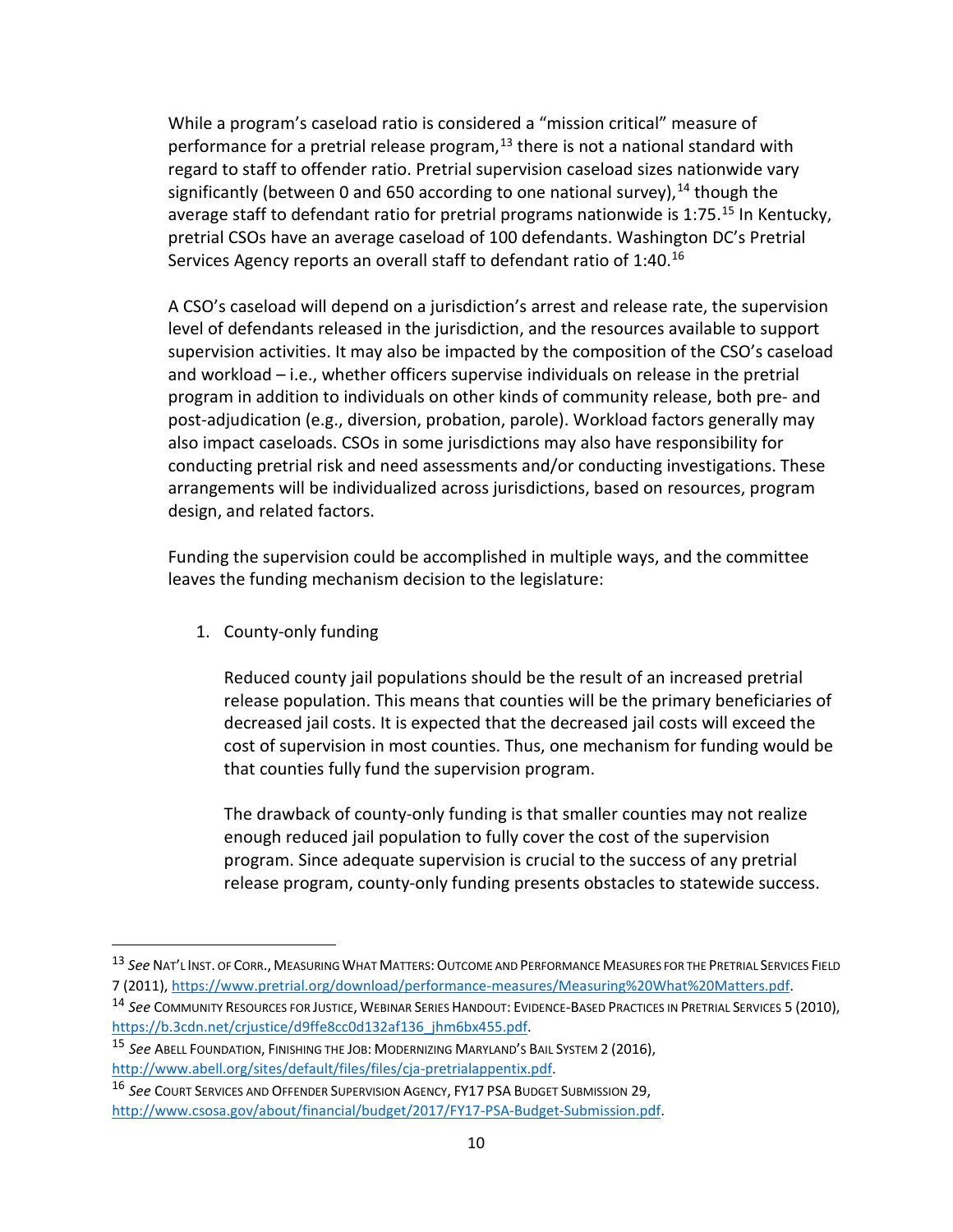2. State-only funding

State funding for supervision programs would likely result in increased standardization of evidence-based supervision practices through standards promulgated by the state. This would likely increase the effectiveness of pretrial supervision and lower missed court settings and ensure higher public safety. The drawback of state-only funding for supervision programs is that the cost savings from reduced jail populations would be to county governments while state-only funding of supervision would place all of the cost on the state.

3. Offender-only funding

Many supervision programs, including adult probation supervision, require defendants who have an ability to pay to contribute to the supervision costs. This funding mechanism would ensure that general taxpayer funding is not provided and that the users of the system pay for the cost of the system.

The drawback to offender-only funding for supervision programs is that there would not be a sufficient caseload to cover the cost of the program in many counties. Offender-only funding would produce instability in the funding mechanism based upon the supervision population. Lastly, imposing an additional burden on offenders who are unable to pay the costs of supervision due to indigency or an overall lack of financial resources would thwart the goals of pretrial release. Thus, offender funding methods should be limited to diminish the negative impacts that might come from this type of funding.

4. County-state partnership or County-state-offender partnership funding

County-state partnership funding of supervision programs would bring about the advantages of the county-only and state-only funding models. It has been suggested that the state could design a hold-harmless program to ensure that counties who fund supervision programs do not see a negative impact on costbenefit, which is not expected in most counties.

County-state-offender partnership funding would bring about the advantages of all other funding mechanisms and could ensure greater stability of funding.

**Recommendation 5: The Legislature should provide funding to ensure that magistrates making pretrial release decisions are adequately trained on evidence-based pretrial decisionmaking and appropriate supervision levels.** 

Art. 2.09 of the Code of Criminal Procedure designates who are magistrates in Texas. Included in that list are justices of the Supreme Court and judges of the Court of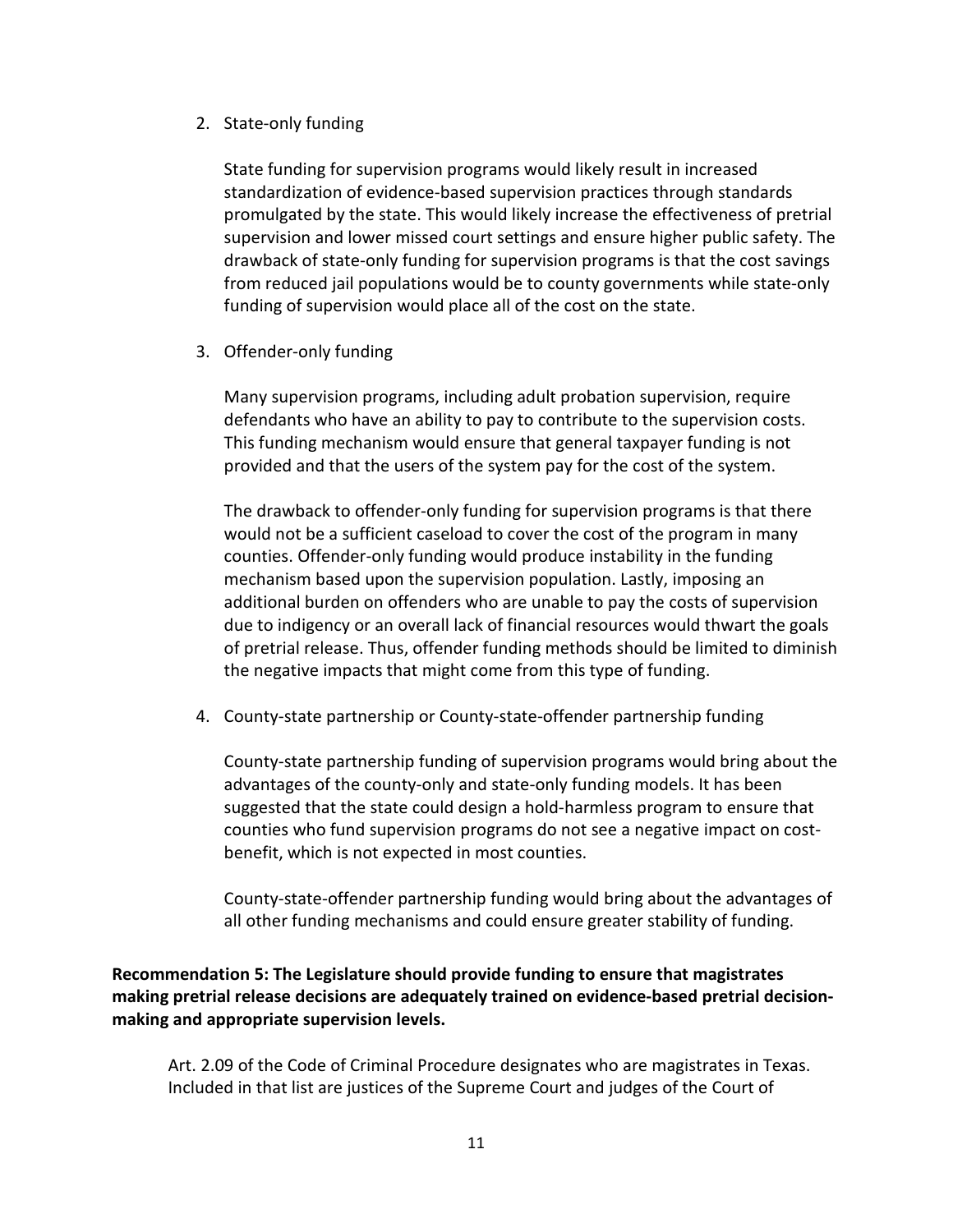Criminal Appeals, justices of the Courts of Appeals, district judges, county judges, statutory county court judges, statutory probate judges, justices of the peace, municipal court judges, mayors and recorders of the municipal courts, associate judges and magistrates in certain counties, associate statutory probate judges, and other associate judges and magistrates appointed under Chapters 54 and 54A of the Government Code.

Chapters 54 and 54A of the Government Code authorize magistrates and associate judges to be established in counties to assist with the determination of bail. The statutes contemplate that this position may be a full-time or part-time position. Many counties have established part-time positions who assist in the determination of bail during evening or weekend hours.

Texas Government Code Sec. 56.003(b) provides the statutory basis for funds to be appropriated to the Court of Criminal Appeals for the "continuing legal education of judges of the appellate courts, district courts, county courts at law, county courts performing judicial functions, full-time associate judges and masters appointed pursuant to Chapter 201, Family Code, and full-time masters, magistrates, referees, and associate judges appointed pursuant to Chapter 54 as required by the Court of Criminal Appeals."

Sec. 56.003(c) and (d) of the Government Code provide the statutory basis for funds to be appropriated to the Court of Criminal Appeals for the continuing legal education of judges of the justice courts and municipal courts.

Rules 2, 3, and 5 of the Rules of Judicial Education promulgated by the Court of Criminal Appeals require judicial education for judges of the appellate, district, county, justice and municipal courts. Rule 4 requires "judicial officers" to "complete within one year after taking office, at least 12 hours of instruction in the administrative duties of office and substantive procedural and evidentiary laws. Thereafter, the "judicial officer" is required to complete at least 12 hours of instruction in substantive, procedural and evidentiary laws and court administration. The term "judicial officer" is defined to include full-time masters, magistrates, or referees appointed pursuant to Chapter 54 of the Government Code.

Rules 2, 3, and 5 provide a list of entities authorized to provide training to the judges of the appellate, district, county, justice and municipal courts. Rule 4 provides that the training to "judicial officers" can be provided by any entity listed in Rule 2c, which lists 18 organizations including the Texas Center for the Judiciary, bar associations, and the National Judicial College. Many of the organizations listed in Rule 2c are quite capable of delivery of outstanding education to magistrates regarding evidence-based pretrial decision-making and appropriate supervision levels.

The committee recognizes two issues with the delivery of judicial education to all judges and magistrates making pretrial bail determinations: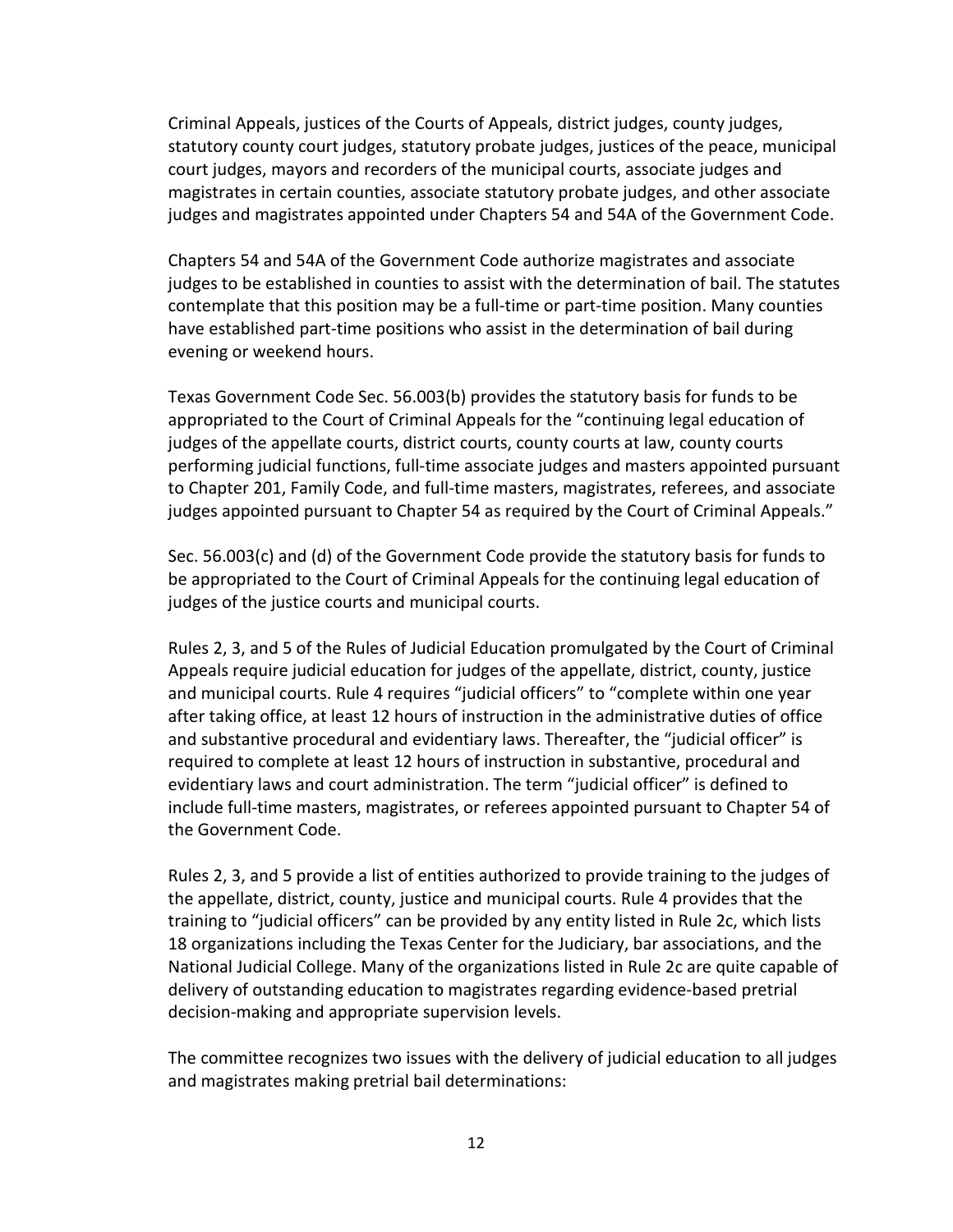- 1. There is no mechanism to formally train part-time magistrates or associate judges conducting bail determination proceedings.
- 2. There may be insufficient funding to properly educate all judges and magistrates on the determination of bail and appropriate supervision levels.

The committee recommends that the legislature amend Government Code Sec. 54.003(b) to include part-time and full-time magistrates and associate judges appointed under Chapters 54 and 54A of the Government Code. The committee also recommends that the Court of Criminal Appeals amend the Rules of Judicial Education to require continuing legal education for part-time and full-time magistrates and associate judges under Chapters 54 and 54A of the Government Code.

The committee recommends that the Court of Criminal Appeals examine its funding levels for judicial education and supports the Court's efforts to increase funding to a level sufficient to provide the education discussed above.

## **Recommendation 6: The Legislature should ensure that data on pretrial release decisions is collected and maintained for further review.**

Determining the effectiveness of any changes to the pretrial decision-making process should be continually evaluated to ensure that the changes are having the intended impacts and that there are no unintended consequences. Therefore, the committee recommends that the legislature and the Judicial Council evaluate the data elements required to assess the effectiveness and impact of pretrial decision-making and require the collection and analysis of that data on a regular and continuing basis.

# **Recommendation 7: The Legislature should expressly authorize the Court of Criminal Appeals to adopt any necessary rules to implement the provisions enacted by the Legislature pursuant to these recommendations.**

As with any significant statutory change, there may be a need to develop procedural rules to fully effectuate the intent of the legislative action. This method has been used effectively by the legislature in direction to the Supreme Court of Texas to promulgate rules to implement legislation. The Court of Criminal Appeals could assist in implementing the intent of the legislature with regard to this recommended pretrial decision-making reform initiative. The rulemaking process by the Court of Criminal Appeals should be inclusive of stakeholders in an advisory process similar to the Supreme Court's Rules Advisory Committee.

## **Recommendation 8: The Legislature should provide for a sufficient transition period to implement the provisions of these recommendations.**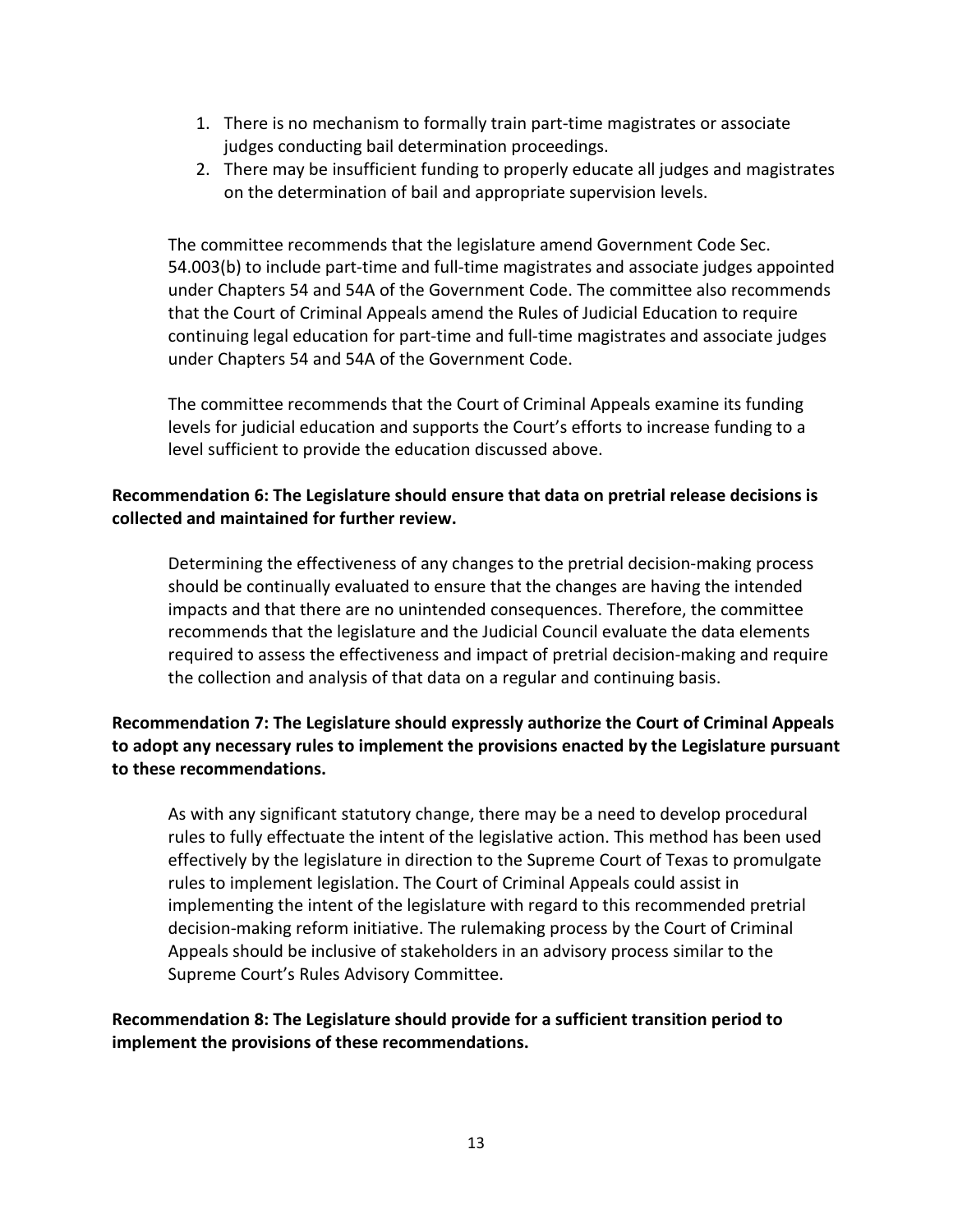Other states implementing new pretrial release procedures have found it useful to have a delayed implementation period to allow rules, processes, and infrastructural needs to be in place prior to the effective date of the change. The committee believes that approach is wise in this transition and recommends a delayed effective date to January 1, 2022. Jurisdictions who wish to implement portions of the law prior to the effective date of the act would be able to do so, as many of these recommendations could be implemented under existing law. However, the mandatory compliance with the recommendations should be sufficiently delayed to provide jurisdictions ample time to comply.

## *Specialty Court Oversight*

#### Background

Texas specialty courts are "problem-solving" trial courts that seek to treat the underlying issues that bring people into court. Over 190 specialty court dockets operate across Texas, including DWI court, drug court, family drug court, veterans court, mental health court, and commercially sexually exploited persons court. Funding for specialty courts comes from a variety of sources, but the largest amount comes from the Texas Governor's Criminal Justice Division (CJD).<sup>[17](#page-15-0)</sup> Although specialty court dockets are judicially supervised, Title 2, Subtitle K of the Government Code charges the Governor's CJD with certification and oversight of specialty court programs.<sup>[18](#page-15-1)</sup> This approach is out-of-step with national practice, as Texas is one of only two states with specialty court oversight housed under its Governor.

To better assist with specialty court administration, the Criminal Justice Committee recommends amending the Government Code to increase judicial branch oversight of specialty courts. In this same vein and mirroring its sister Committees' concerns with robust data collection, the Criminal Justice Committee also recommends the appropriation of funds to the Office of Court Administration for the creation of a statewide specialty court case management system.

#### Recommendations

# **Recommendation 1: The Legislature should amend Title 2, Subtitle K of the Government Code to provide the Judicial Branch with increased oversight of specialty courts.**

Title 2, Subtitle K of the Government Code charges the Governor's Criminal Justice Division (CJD) with certification and oversight of specialty court programs, which are specialized dockets that aim to treat the underlying causes that brought a person into the court system. Part of the Governor's CJD work with these courts includes identifying

 $\overline{a}$ 

<span id="page-15-0"></span><sup>17</sup> *See* LEGIS. BUDGET BOARD, ISSUE BRIEF: SPECIALTY COURTS (2016), [http://www.lbb.state.tx.us/Documents/Publications/Issue\\_Briefs/3015\\_Specialty\\_Courts\\_0701.pdf.](http://www.lbb.state.tx.us/Documents/Publications/Issue_Briefs/3015_Specialty_Courts_0701.pdf)

<span id="page-15-1"></span><sup>18</sup> *See* TEX. GOV'T CODE §121.002.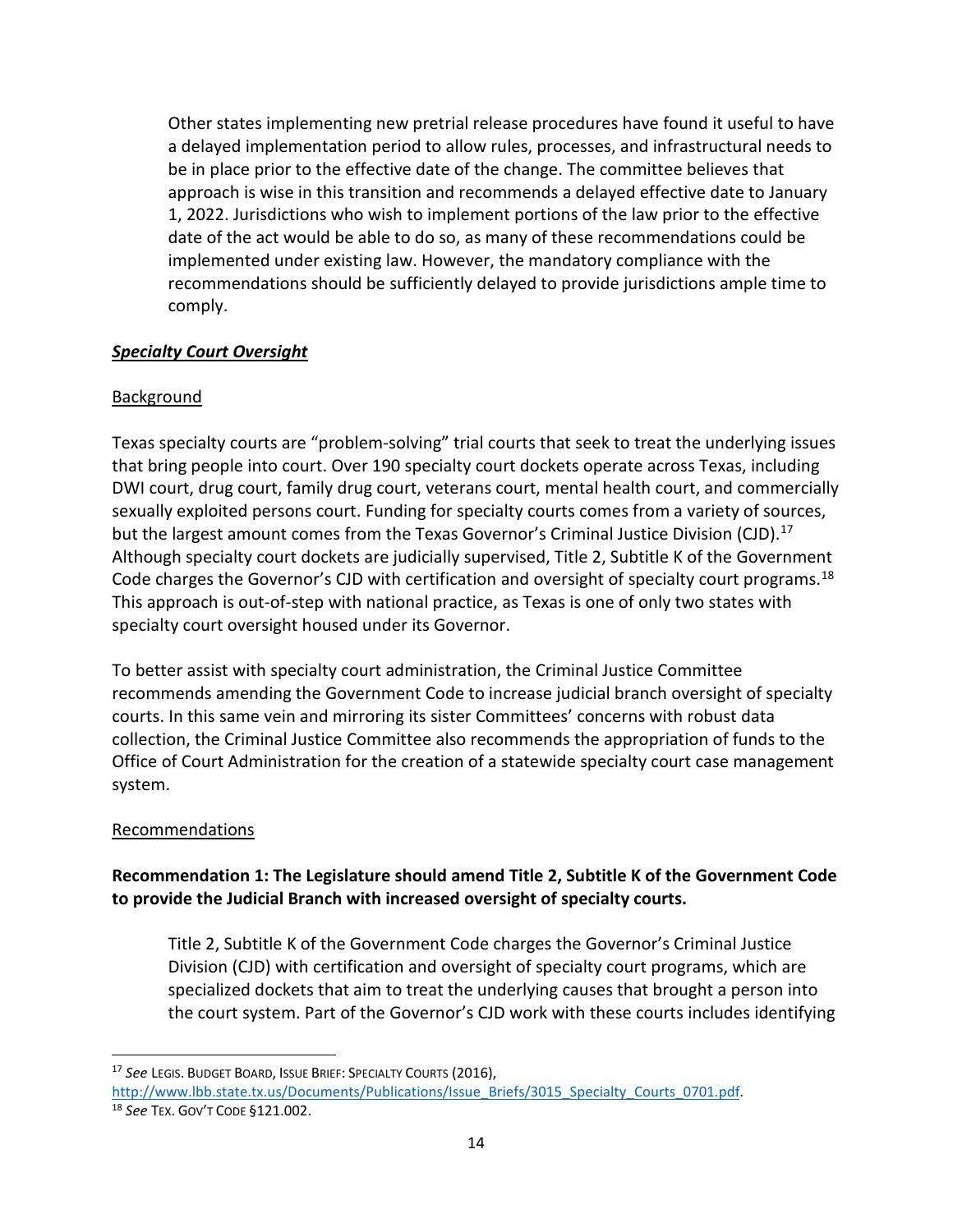best practices (with the Specialty Court Advisory Council), managing court performance reporting, increasing specialty court access to training and technical assistance, and providing financial support for specialty courts.<sup>[19](#page-16-0)</sup>

What began as one drug court in 1990 has since grown to over 190 specialty court programs throughout Texas.<sup>[20](#page-16-1)</sup> Nationally, centralized administration of specialty courts has increased to better advance quality assurance, training, funding, research and evaluation, technology, and advocacy goals. $^{21}$  $^{21}$  $^{21}$  Providing the Texas Judicial Branch with increased oversight of specialty courts would move Texas closer to national practices and would equally tap into the judiciary's expertise in courts policy and court management issues.

# **Recommendation 2: The Legislature should appropriate funds to the Office of Court Administration for the development of a statewide specialty court case management system.**

During the 85th Legislative Session the Legislature passed SB 1326, which directs the Office of Court Administration to collect certain information from specialty courts regarding the outcomes of specialty court participants with mental illness.<sup>[22](#page-16-3)</sup> At present, there is no statewide data collected on specialty courts. The Legislature could satisfy its research needs, promote statewide coordination of specialty court resources, and improve the administration of justice in specialty court cases by appropriating funds for the development of a statewide specialty court case management system.

## *Firearms*

 $\overline{a}$ 

## Background

Just after 11AM on Sunday November 5, 2017, Devin Kelley approached the First Baptist Church of Sutherland Springs with a semi-automatic rifle and opened fire on the building. He then entered the church and methodically unloaded his weapon on unsuspecting Sunday worshipers. Within minutes 25 Texans lay dead, with 20 more left wounded. Investigators soon learned that Kelley purchased the gun used during the massacre in April 2016 — four years after being court-martialed for multiple counts of domestic violence-type assault while serving in the United States Air Force. During the gun purchase process Kelley lied about his convictions on his background check application, and the Air Force failed to report his convictions to the federal background check system.[23](#page-16-4) Because Kelley's name did not appear in the National

<span id="page-16-0"></span><sup>19</sup> *See id.*; *see also Specialty Court Programs*, OFFICE OF THE TEX. GOVERNOR,

[https://gov.texas.gov/organization/cjd/specialty\\_courts](https://gov.texas.gov/organization/cjd/specialty_courts)

<span id="page-16-1"></span><sup>20</sup> *See* LEGIS. BUDGET BOARD,*supra* note 17.

<span id="page-16-2"></span><sup>&</sup>lt;sup>21</sup> CTR. FOR CT. INNOVATION, STATEWIDE COORDINATION OF PROBLEM-SOLVING COURTS: A SNAPSHOT OF FIVE STATES, [https://www.bja.gov/Publications/CCI\\_ProblemSolvingCoord.pdf.](https://www.bja.gov/Publications/CCI_ProblemSolvingCoord.pdf)

<span id="page-16-3"></span><sup>22</sup> TEX. GOV'T CODE § 121.003.

<span id="page-16-4"></span><sup>23</sup> *See* David Montgomery, Richard A. Oppel Jr., & Jose A. Del Real, *Air Force Error Allowed Texas Gunman to Buy Weapons*, N.Y. TIMES, Nov. 6, 2017, [https://www.nytimes.com/2017/11/06/us/texas-shooting-church.html.](https://www.nytimes.com/2017/11/06/us/texas-shooting-church.html)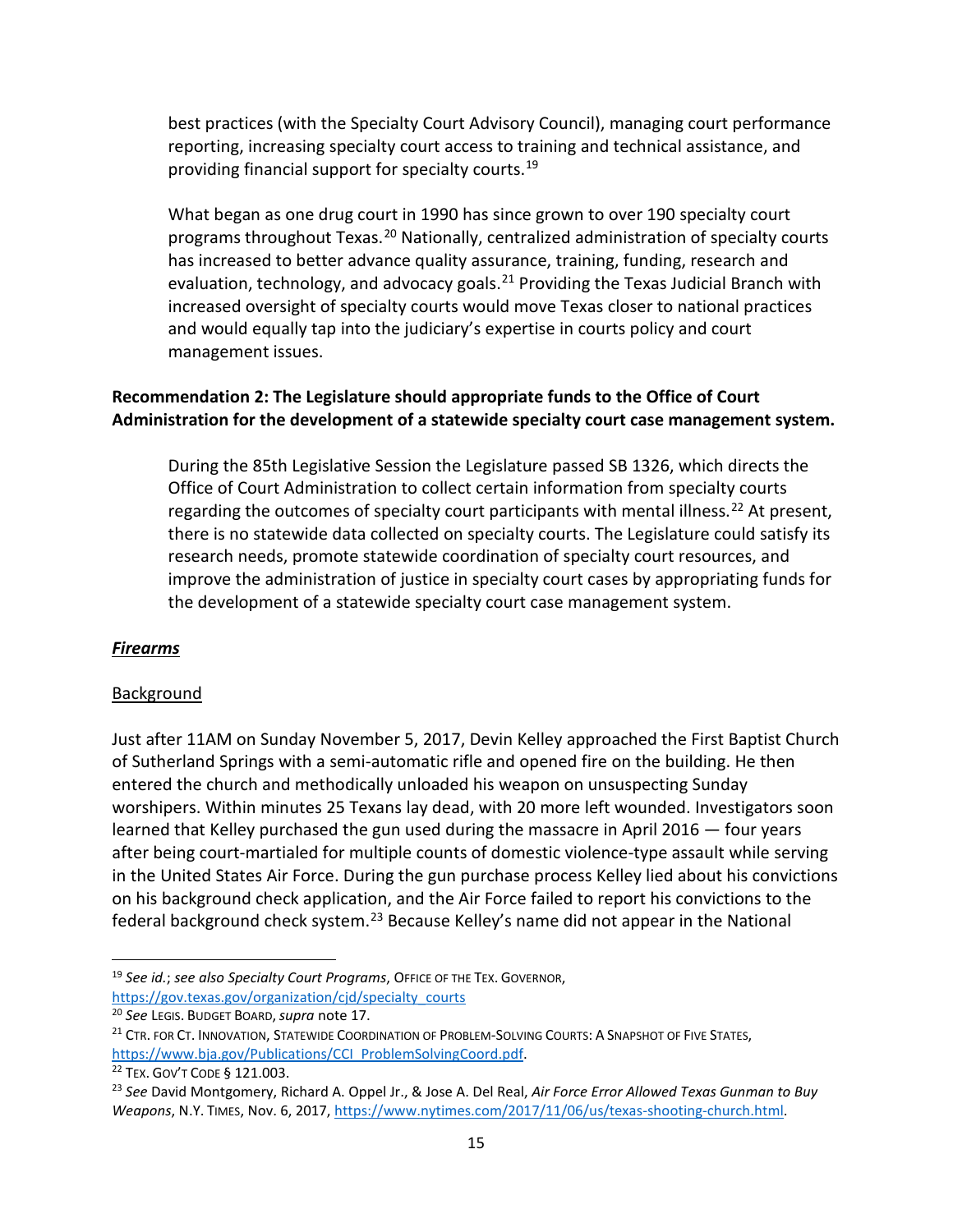Instant Criminal Background Check System (NICS), he was not disqualified from purchasing the weapon he would later use for mass murder.

NICS is a national system that checks records in three databases to determine if individuals are prohibited from receiving firearms, including the transfer purchase of firearms. If the NICS does not return a disqualifying record match on an applicant, then the transfer may proceed. The NICS databases are populated with entries from multiple sources, including courts. At present, the reporting system in Texas is not fully automated. While some counties have sophisticated case management systems to assist in NICS entry, other counties must rely on manual entry processes to input system information. The NICS databases are only as good as the records they contain. One way the Legislature can advance accurate, reliable data into the NICS is by mandating the development of a statewide case management system to assist with NICS entry and transparency. As the Sutherland Springs incident highlights, failure of the background check system can have devastating consequences.

## Recommendations

 $\overline{a}$ 

**Recommendation 1: The Legislature should direct the Office of Court Administration to develop a statewide case management system to assist with National Instant Criminal Background Check System (NICS) entry and transparency, and provide full funding for the system.**

The National Instant Criminal Background Check System (NICS) relies upon several systems to run background checks in pending firearm transactions to determine if a person seeking a firearm is disqualified from the transfer. NICS searches span three databases: the Interstate Identification Index (III), the National Crime Information Center (NCIC), and the NICS Index. Records in these databases are populated with potentially prohibiting records from local, state, tribal, and federal levels. Entries come from multiple actors, including law enforcement, jails, and courts. Federally-mandated disqualifiers cover a wide variety of categories, including felony convictions, misdemeanor convictions for domestic violence, mental health commitments, and protective orders. [24](#page-17-0) In Texas, information about arrests and prosecutions for various criminal offenses are entered by law enforcement, jails, prosecutors, and courts into the Criminal Justice Information System (CJIS), which populates portions of the NICS. Information about mental health disqualifiers, including persons under guardianship, individuals found incompetent to stand trial, individuals found not guilty by reason of insanity, and individuals involuntarily committed for inpatient mental health services are submitted by court clerks to CJIS and then forwarded to the NICS database.<sup>[25](#page-17-1)</sup>

<span id="page-17-1"></span><span id="page-17-0"></span><sup>&</sup>lt;sup>24</sup> See About NICS, FED. BUR. OF INVEST., [https://www.fbi.gov/services/cjis/nics/about-nics.](https://www.fbi.gov/services/cjis/nics/about-nics) <sup>25</sup> *Texas Crime Information Center (TCIC)*, TEX. DEP'T. OF PUB. SAFETY, [https://www.dps.texas.gov/administration/crime\\_records/tcic/index.htm.](https://www.dps.texas.gov/administration/crime_records/tcic/index.htm)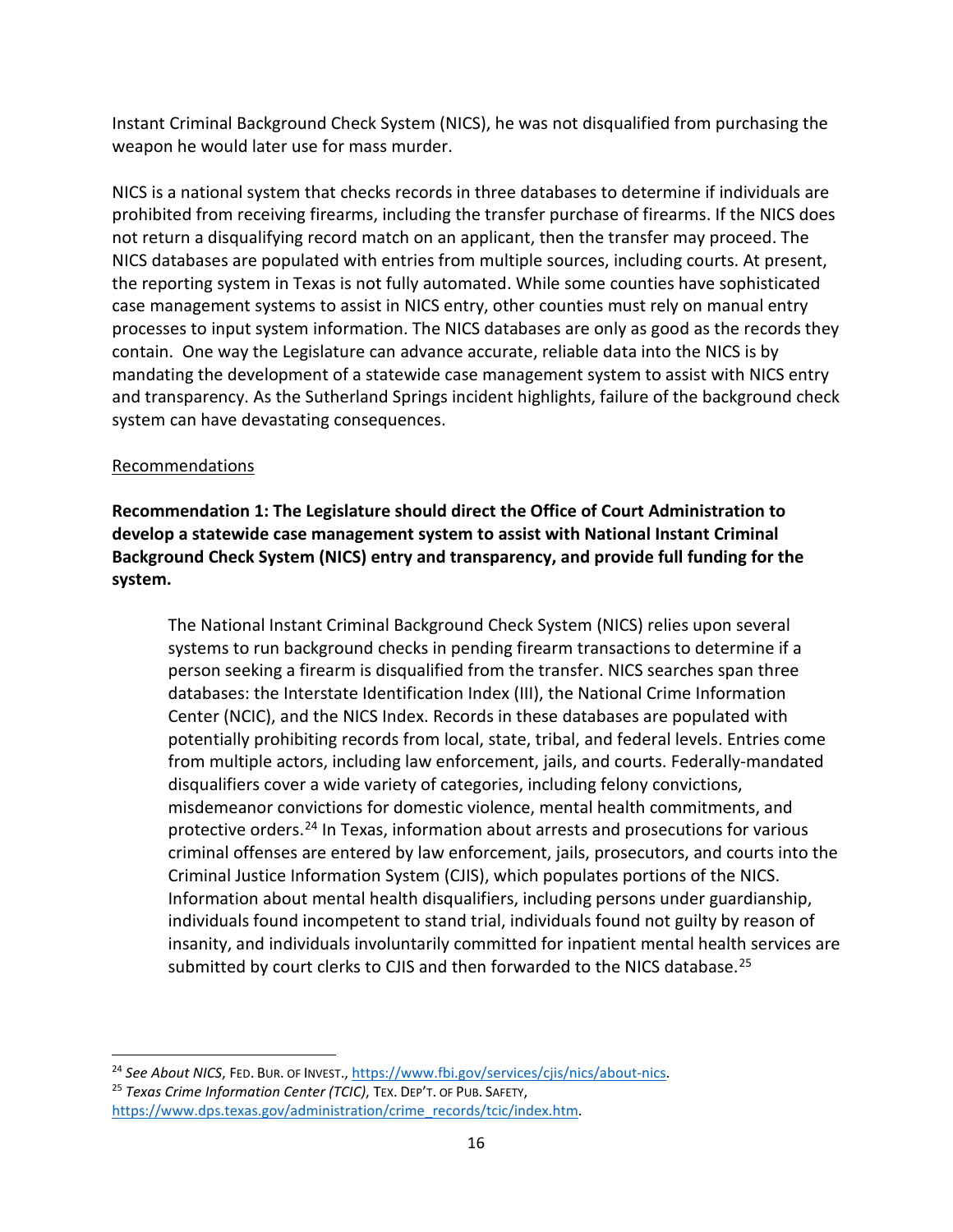The NICS databases are only as good as the records they contain, and over the last decade Texas established itself as a leader in NICS reporting improvements. After the passage of the federal NICS Improvement Amendments Act (prompted by the 2007 Virginia Tech massacre), the 81st Legislature passed HB3352 to bring Texas closer to compliance with the new NICS reporting requirements on mental health records. HB3352 requires court clerks to report information on disqualifying mental health adjudications and commitments plus all relevant cases in which a mental health order issued going back to September 1989.<sup>[26](#page-18-0)</sup> In 2011, Texas launched the NICS Mental Health Record Improvement Project to improve the quality and availability of the mental health records entered into the NICS index.<sup>[27](#page-18-1)</sup> Both the US General Accountability Office and the US Department of Justice's Bureau of Justice Statistics recognized Texas for its efforts to improve the accuracy and completeness of NICS.<sup>[28](#page-18-2)</sup> And in 2013, the Office of Court Administration's Protective Order Record Improvement Project set out to increase reporting of protective orders to NICS. The Project identified obstacles, inconsistencies, and complexities in protective order entry, and helped hone reporting recommendations rolled into SB737 (2015).<sup>[29](#page-18-3)</sup> Even with these great strides  $-$  and as the Sutherland Springs shooting gravely reminds us — room for improvement in NICS reporting remains. [30](#page-18-4)

The NICS system must get accurate, complete, up-to-date information for the background check system to function effectively, and the state development and funding of an automated, statewide case management system to assist in NICS entry would alleviate many problems posed by the decentralized system currently in place. Consider the following:

• Many clerks across Texas do not have an advanced case management system, but instead must use manual entry process to drop information into the system. This approach is both time-consuming and subject to entry inconsistencies, as there is no uniform approach. A statewide case management system would promote entry predictability, consistency, and expediency. It would reduce

 $\overline{a}$ 

<span id="page-18-4"></span><sup>30</sup> *See* Letter from Tex. Gov. Greg Abbott and Tex. Att'y Gen. Ken Paxton to Tex. Law Enforcement, (Apr. 11, 2018), [https://www.texasattorneygeneral.gov/files/epress/2Texas\\_Gov\\_and\\_AG\\_Letter\\_to\\_TX\\_law\\_enforcement\\_4-11-](https://www.texasattorneygeneral.gov/files/epress/2Texas_Gov_and_AG_Letter_to_TX_law_enforcement_4-11-18.pdf) [18.pdf.](https://www.texasattorneygeneral.gov/files/epress/2Texas_Gov_and_AG_Letter_to_TX_law_enforcement_4-11-18.pdf) In April 2018, Governor Abbott and Attorney General Paxton sent a letter to the Office of Court

<span id="page-18-0"></span><sup>&</sup>lt;sup>26</sup> SENATE RESEARCH CENTER, H.B. 3352 Bill Analysis, 81st Leg., R.S.,

<https://capitol.texas.gov/tlodocs/81R/analysis/pdf/HB03352E.pdf#navpanes=0>

<span id="page-18-1"></span><sup>&</sup>lt;sup>27</sup> TEX. OFFICE OF CT. ADMIN., TEXAS NICS MENTAL HEALTH RECORD IMPROVEMENT PLAN PROGRESS, CHALLENGES, AND

<span id="page-18-2"></span>RECOMMENDATIONS (2012), [http://www.txcourts.gov/media/273989/nics-record-improvement-plan-final.pdf.](http://www.txcourts.gov/media/273989/nics-record-improvement-plan-final.pdf) <sup>28</sup> *See* U.S. GEN. ACCOUNT. OFFICE, GUN CONTROL: SHARING PROMISING PRACTICES AND ASSESSING INCENTIVES COULD BETTER POSITION JUSTICE TO ASSIST STATES IN PROVIDING RECORDS FOR BACKGROUND CHECKS (JULY 2012)[, www.gao.gov/products/GAO-](http://www.gao.gov/products/GAO-12-684)[12-684;](http://www.gao.gov/products/GAO-12-684) U.S.DEP'T OF JUSTICE BUR. OF STAT.,NICS IMPROVEMENT AMENDMENTS ACT OF 2007: PROMISING PRACTICES FOR IMPROVED RECORD REPORT, [https://www.bjs.gov/content/pub/pdf/practices/Texas.pdf.](https://www.bjs.gov/content/pub/pdf/practices/Texas.pdf)

<span id="page-18-3"></span><sup>29</sup> *Domestic Violence Resource Program*, TEX. OFFICE OF CT. ADMIN., [http://www.txcourts.gov/dvrp/.](http://www.txcourts.gov/dvrp/)

Administration and other criminal justice data stakeholders stressing the need for improved reporting of final case dispositions, noting that incomplete data can have serious consequences.